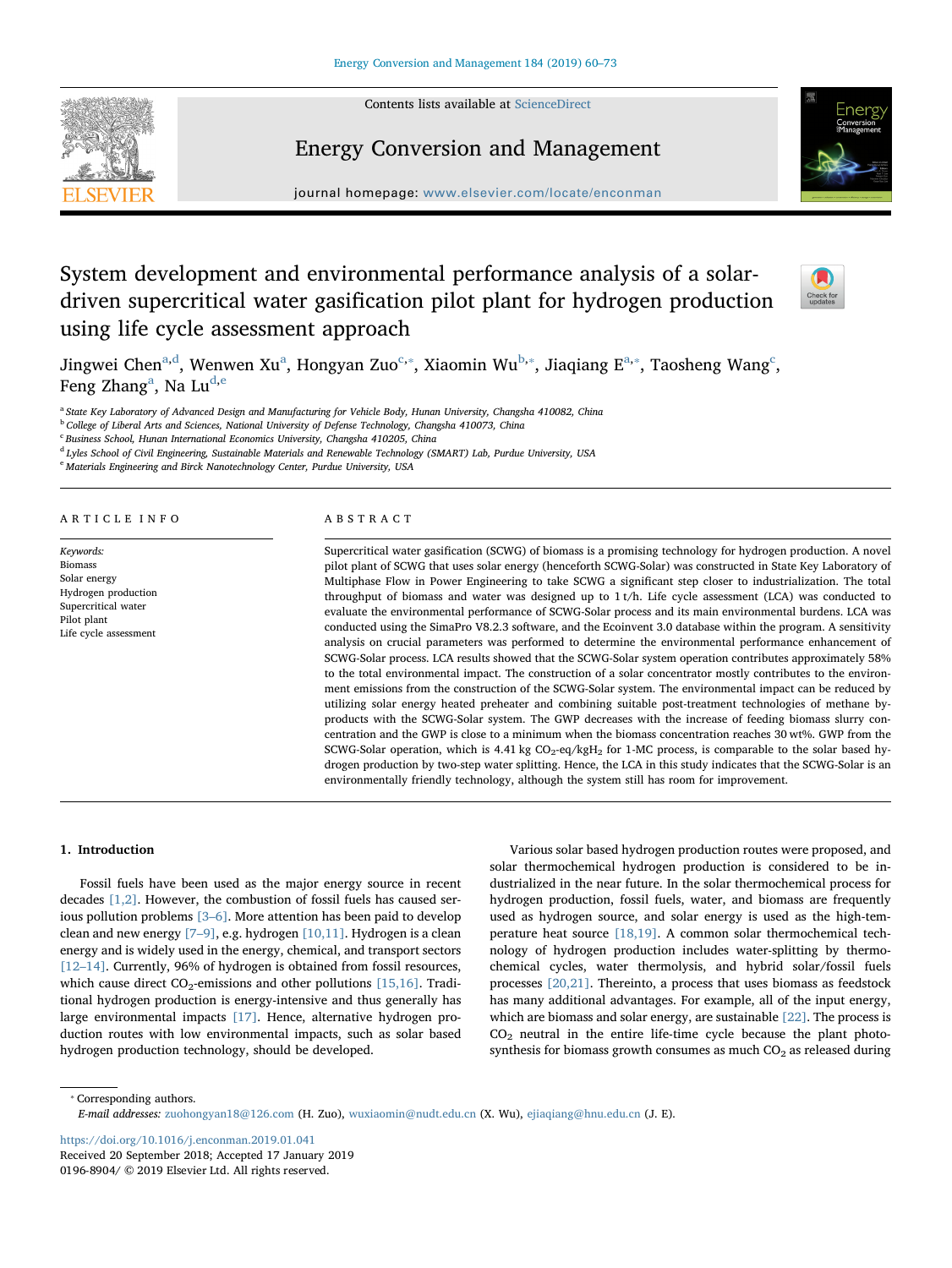| Nomenclature |                                                            | FU           | functional unit                                                |
|--------------|------------------------------------------------------------|--------------|----------------------------------------------------------------|
|              |                                                            | <b>SCW</b>   | supercritical water                                            |
| GE           | gasification efficiency, the total mass of product gas/the | SCWG         | supercritical water gasification                               |
|              | total mass of dry feedstock, %                             |              | SCWG-Solar supercritical water gasification using concentrated |
| <b>HYP</b>   | hydrogen yield potential, the sum of measured hydrogen     |              | solar energy                                                   |
|              | and the hydrogen which could theoretically be formed by    | <b>LCA</b>   | life cycle assessment                                          |
|              | completely shifting carbon monoxide and completely re-     | LCI          | life cycle inventory                                           |
|              | forming hydrocarbon species, mol $kg^{-1}$                 | <b>LCIA</b>  | life cycle impact assessment                                   |
| CE           | carbon efficiency, the total carbon in the product gas/the | <b>SKLMF</b> | State Key Laboratory of Multiphase Flow in Power               |
|              | total carbon in dry feedstock, %                           |              | Engineering                                                    |
| <b>DNI</b>   | direct normal solar irradiation, $Wm^{-2}$                 | CCS          | carbon capture and storage                                     |

biomass utilization. On this basis, a research team in SKLMF proposed a novel solar based hydrogen production route, which is hydrogen production by SCWG of biomass that uses concentrated solar energy (henceforth to SCWG-Solar). SCWG has many advantages compared with other solar thermochemical technologies of hydrogen production due to several special properties of supercritical water [\[23,24\].](#page-12-10) For

<span id="page-1-0"></span>

example, biomass can be completely gasified in supercritical water at 600 °C. Wet biomass can be directly gasified through SCWG without drying [\[25,26\]](#page-12-11), and thus SCWG process has high energy efficiency.

Modell [\[27,28\]](#page-12-12) developed the first SCWG system in 1978. Subsequently, various science and technology issues about SCWG have been extensively investigated by many research institutes from the U.S.,

> Fig. 1. Flow diagram of the pilot-scale SCWG-Solar system with the following design parameters:  $T_{\text{max}} = 800 \degree \text{C}$ ,  $p_{\text{max}} = 35 \text{ MPa}$ , throughput of biomass slurry =  $1000 \text{ kg/h}$ . 1-Biomass and Water Feed Sub-system; 2- Heat Exchanging System; 3- Solar Concentrator and Supercritical Water Reaction Sub-system; 4- Gas Separation and Collection Sub-system; 101,102-High-pressure Metering Pump; 103-Slurry Pump; 104-Feedstock stirred Tank; 105,106-Feeder; 107-Water Tank; 108-High-pressure Metering Pump; 201- Heat Exchanger; 202-Feedstock Heat Exchanger; 203-Cooler; 301-Preheater; 302- Reactor Chilling Unit; 303-Reactor Subsystem; 304-Solar Cavity Receiver; 305- Sloar Concentrator; 401-High-pressure Separator; 402, 403-Back Pressure Regulator; 404-Low-pressure Separator.

1-Biomass and Water Feed Sub-system; 2- Heat Exchanging System; 3- Solar Concentrator and

Supercritical Water Reaction Sub-system; 4-Gas Separation and Collection Sub-system; 101,102-High-pressure Metering Pump; 103-Slurry Pump; 104-Feedstock stirred Tank; 105,106-Feeder; 107-Water Tank; 108-High-pressure Metering Pump; 201-Heat Exchanger; 202-Feedstock Heat Exchanger;

203-Cooler; 301-Preheater; 302-Reactor Chilling Unit; 303-Reactor Sub-system; 304-Solar Cavity

Receiver; 305-Sloar Concentrator; 401-High-pressure Separator; 402, 403-Back Pressure Regulator;

404-Low-pressure Separator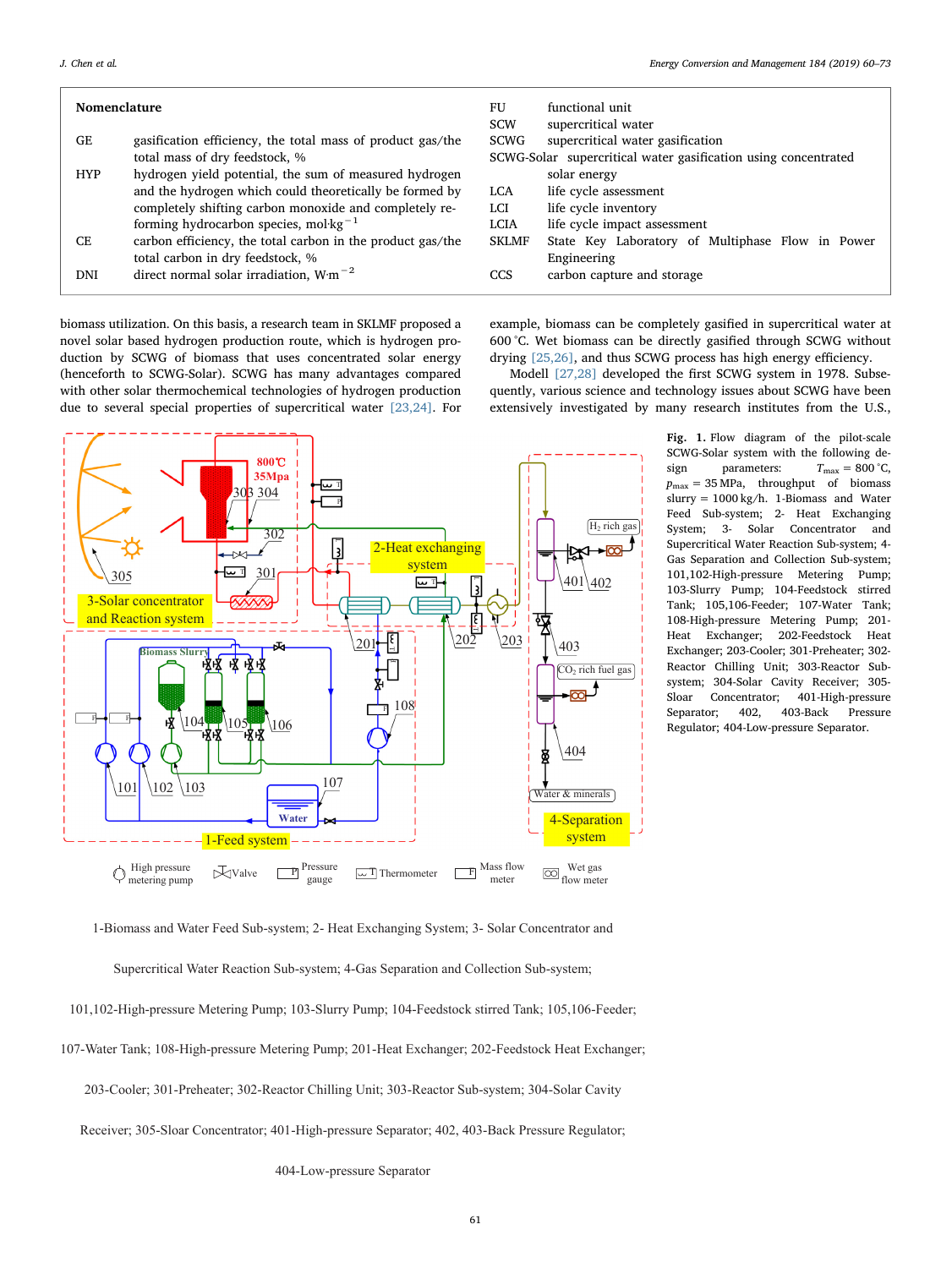Japan, Germany, and China [\[24,29\]](#page-12-13). In recent years, the SCWG system has been developed from laboratory to pilot scale with the progress of technology. Forschungszentrum Küste constructed the first pilot-scale system named "VERENA", which has a design capacity of 100 L/h, to demonstrate supercritical gasification of wet residues from wine production [\[30\]](#page-12-14). Elliott et al. from the Pacific Northwest National Laboratory invented a transportable system designed at a scale of 1/2 t per day of wet feed to obtain engineering data for the scale-up of a system named TEES [\[31\].](#page-12-15) General Atomics constructed a SCWG and partial oxidation system, which was funded by U.S. Department of Energy, with a design handling capacity of biomass slurry of 200 kg/h [\[32\]](#page-12-16). In 2004, European Union subsidies and a grant awarded by the Japanese New Energy and Industrial Technology Development Organization enabled the construction of a well-equipped process development unit in Enschede, The Netherlands, with a maximum throughput capacity of 30 L/h [\[33\].](#page-12-17) In Japan, another pilot-scale SCWG system was constructed in Hiroshima University and has a 1 ton/day scale [\[34,35\]](#page-12-18). Recently, Yakaboylu et al. from Delft University of Technology reported the first results and experiences obtained from the TU Delft/Gensos semi-pilot scale setup which has a capacity of 50 kg/h and incorporates a fluidized bed reactor [\[36\].](#page-12-19) In China, SKLMF developed many experimental systems for the hydrogen production of SCWG, such as the first system of supercritical water fluidized bed [\[37\]](#page-12-20), various tubular reactor systems [\[10\],](#page-12-3) and two laboratory-scale SCWG-Solar systems, namely, the dish and toroidal surface heliostat systems. Experimental tests and economic analysis on the SCWG-Solar system have validated the technical and economic feasibilities of its route [\[38,39\]](#page-12-21). Then, SKLMF developed the first pilot plant of SCWG-Solar to promote its commercialization process and reported the design parameters of the system in 2015 [\[40,41\].](#page-12-22) The authors of the present study have participated in the research on the pilot plant of SCWG-Solar with the funding from SKLMF. The development of a pilot-scale SCWG-Solar system, and the environmental impact assessment of SCWG-Solar have yet to be reported. Hence, the present work focuses on the aforementioned research contents.

For the assessment of environmental impacts, LCA is a tool that can promote industrial decision making toward sustainable resource management. LCA systematically investigates all the inputs and outputs of a system to evaluate the environmental impacts at all life cycle stages, which is from raw material extraction to final waste management [\[42\]](#page-12-23). In recent years, LCA has been widely used in hydrogen production technology to aid in the challenging decisions and determine the technology route that minimizes resources, emissions and costs [\[43,44\]](#page-12-24). Moreno and Dufour [\[45\]](#page-12-25) assessed the environmental feasibility of hydrogen production through biomass gasification by investigating several feedstocks. Galera and Gutiérrez [\[46\]](#page-12-26) evaluated the environmental performance of hydrogen and electricity production by supercritical water reforming (SCWR) of glycerol using the LCA approach. The results showed that the SCWR process is a suitable option for hydrogen production with the GWP of  $3.77 \text{ kg } CO_2$ -eq per function unit. In addition, the LCA of hydrogen production technologies that use several renewable energies, such as nuclear, wind, and solar energy, has been conducted to determine the major obstacles to overcome or the key issues to be solved to ensure the feasibility of these processes in recent years. Smitkova et al. [\[47\]](#page-12-27) performed LCA for water- splitting thermochemical cycles (i.e., Westinghouse cycle and sulfur Iodine cycles) that use heat energy from nuclear, solar and other sources. New hydrogen production processes, including water photo splitting, solar twostep thermochemical cycles, and solar electrolysis, have also been assessed using the LCA method. The results indicated that wind, hydropower, and solar energy led to less environmental impact, compared with traditional hydrogen production technologies [\[42,48\]](#page-12-23).

The main objective of this study is to investigate the environmental impact of solar based hydrogen production via a pilot plant of SCWG-Solar by performing a life cycle assessment (LCA). To the best of the authors' knowledge, study on performing the environmental performance of the SCWG-Solar is unavailable in the literature. Moreover, the engineering design and optimization of the pilot-scale SCWG system has not been investigated from the perspective of environmental impact. Thus, this work aims to address the aforementioned research gaps. The novel investigations of this work are expressed as follows:

(1) The environmental impact of the SCWG-Solar is evaluated by LCA to enhance the environmental performance of the SCWG-Solar system and determine the practical prospects and challenges for the SCWG-Solar technology. (2) The engineering optimization method of pilot-scale SCWG-Solar system is investigated by performing a sensitivity analysis on functional component and crucial parameters.

### 2. Methodology

# 2.1. Introduction of pilot plant

The schematic of the pilot-scale SCWG-Solar system is shown in [Fig. 1](#page-1-0). The pilot plant is designed using a modularization design method based on the different functions of the sub-subsystem. The pilot plant includes four sub-systems, namely, biomass and water feed, heat exchanging, solar concentrator and SCW reaction, and gas separation and collection sub-systems. The main components of the pilot-scale SCWG-Solar system comprises a solar concentrator, a solar receiver, SCW reactors, a biomass slurry feed system, heat exchangers, gas-liquid separators, and a product testing system.

# 2.1.1. Solar concentrator

The photograph of the solar concentrator and its optical path are shown in [Fig. 2.](#page-2-0) The solar concentrator named solar furnace was manufactured by the Chinese Academy of Sciences. It consists of three heliostats (two-axis tracking plane mirrors) that reflect solar rays onto a secondary parabolic concentrator to concentrate the sunlight to the aperture of the solar receiver. Ideally, each heliostat reflects the same number of solar rays to a part of the secondary concentrator that

<span id="page-2-0"></span>

Fig. 2. Solar furnace concentrator, consisting of three heliostats that focus the sun's rays onto a secondary parabolic concentrator to concentrate the sunlight to the aperture of the solar receiver.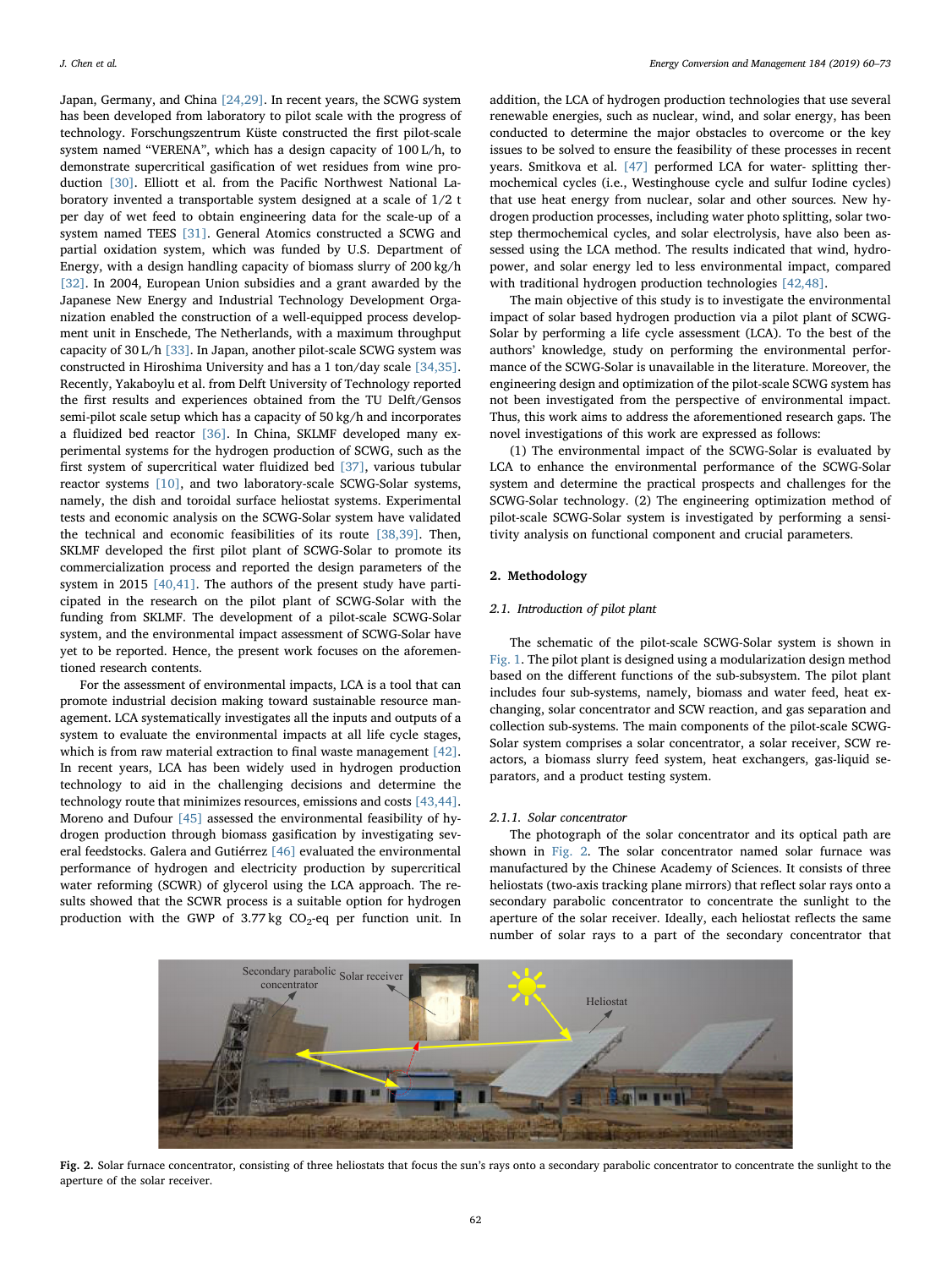focuses the sunlight on the three specific surfaces of the receiver, and the supercritical water reactors are distributed on the inner surfaces of the solar receiver. In this way, heat flux is expected to be uniformly distributed in the reactors.

The area of the heliostat is  $121 \text{ m}^2$ , and the area of the secondary parabolic concentrator is  $300 \text{ m}^2$ . The diameter of the focal plane situated at the aperture of the solar receiver is 500 mm. The solar power delivered to the solar receiver is designed to be approximately 164 kW when the direct solar irradiation is  $700 \,\mathrm{W/m}^2$ .

# <span id="page-3-1"></span>2.1.2. Operation procedures of the pilot plant

At the initial stage of the experiment, deionized water was directly pumped to the reactor by a high-pressure metering pump. The pressure of the system was regulated by the pressure regulator in the outlet of the system. Water was heated in the preheater and reactor. The biomass feedstock (wood sawdust) was fed to the reactor when the temperature and pressure of the system reached the setting value. The biomass feedstock (wood sawdust) was rapidly heated to a supercritical temperature by mixing with high-temperature preheated SCW. In the existing SCWG-Solar system, water was preheated by an electric heater. In the solar receiver, reactors were heated completely by concentrated solar irradiation and infrared radiation emitted by the hot inner walls of the cavity receiver. The designed temperature of solar receiver was 700 °C. The operation pressure of the SCWG system was 25 MPa. The drastic gasification reaction between the biomass and SCW occurred in the reactor. Subsequently, the effluent was transferred from the reactor to the heat exchangers. Heat of the effluent from the reactors was recovered in the heat exchangers using the preheated water. Thus, the temperature of the effluent decreased from 600 °C to approximately 250 °C and the preheated water was heated up from room temperature to 550 °C. Thereafter, the effluent flowed in the feedstock heat exchanger, wherein the effluent was cooled to  $< 200$  °C and the biomass feedstock (wood sawdust) was heated from room temperature to approximately 200 °C. The effluent was then cooled to ambient temperature using a cooler, wherein the cooling water was heated from 25 °C to 50 °C and the maximum pressure of the cooling water stream

was 0.7 MPa. Subsequently, the cooling water was cooled to room temperature using a cooling tower and the cooling water was recycled. The pressure of the effluent was reduced to the pressure of the separators by using pressure regulators. In the high-pressure separator,  $H_2$ and CH<sub>4</sub> were separated from the effluent, and CO<sub>2</sub> was dissolved in high-pressure water  $[49]$ . Finally,  $CO<sub>2</sub>$  was released in the low-pressure separator at ambient pressure.

SCWG is a complex process in which the biomass cracks into gaseous, liquid, and solid bioproducts, namely, syngas, bio-oil and char, respectively [\[50\]](#page-12-29). Most of the research on SCWG has used tubular reactors; however, the reactor plugging is a critical problem which is due to the formation of char and the accumulation of ash inside the reactor [\[51\]](#page-12-30). To solve the plugging problem, a unique design has been used in the SCWG-Solar system. The reactor used in this work was a supercritical water fluidized bed. The SCW went through the distributor at the bottom of the fluidized bed and biomass slurry entered the fluidized-bed from the entrance above the distributor. The instantaneous mixing of biomass and SCW could heat the biomass rapidly to improve  $H<sub>2</sub>$  yields and suppress char formation [\[10\].](#page-12-3) In addition, fluidized bed reactor provides a good heat and mass transfer that benefits the complete conversion of biomass and the suppression of the char production reaction [\[37,52\]](#page-12-20). Therefore, the amount of char produced by the SCWG-Solar system is small. In this study, a new configuration was designed at the bottom of the fluidized bed reactor in the SCWG-Solar system to collect the char and the deposited ash with inorganic salts which has an extremely low solubility in SCW and could be easily separated from the reaction system [\[50\].](#page-12-29) The collected char had a porous structure and contained a considerable amount of alkali and alkaline earth metals. These properties made char a favorable catalyst of SCWG-Solar system to enhance the  $H_2$  yield and promote the phenol production in the aqueous phase [\[26,54\]](#page-12-31). After the separation of gaseous and solid products from the effluent, the liquid residual was collected after the backpressure regulator and recycled to the SCWG-Solar system without separation of oil and water-soluble components. The main component of the liquid products was phenolic compounds and aldehydes. A system with the recycling liquid residual may increase the gasification

<span id="page-3-0"></span>

Fig. 3. System boundary for the LCA of the SCWG-Solar system.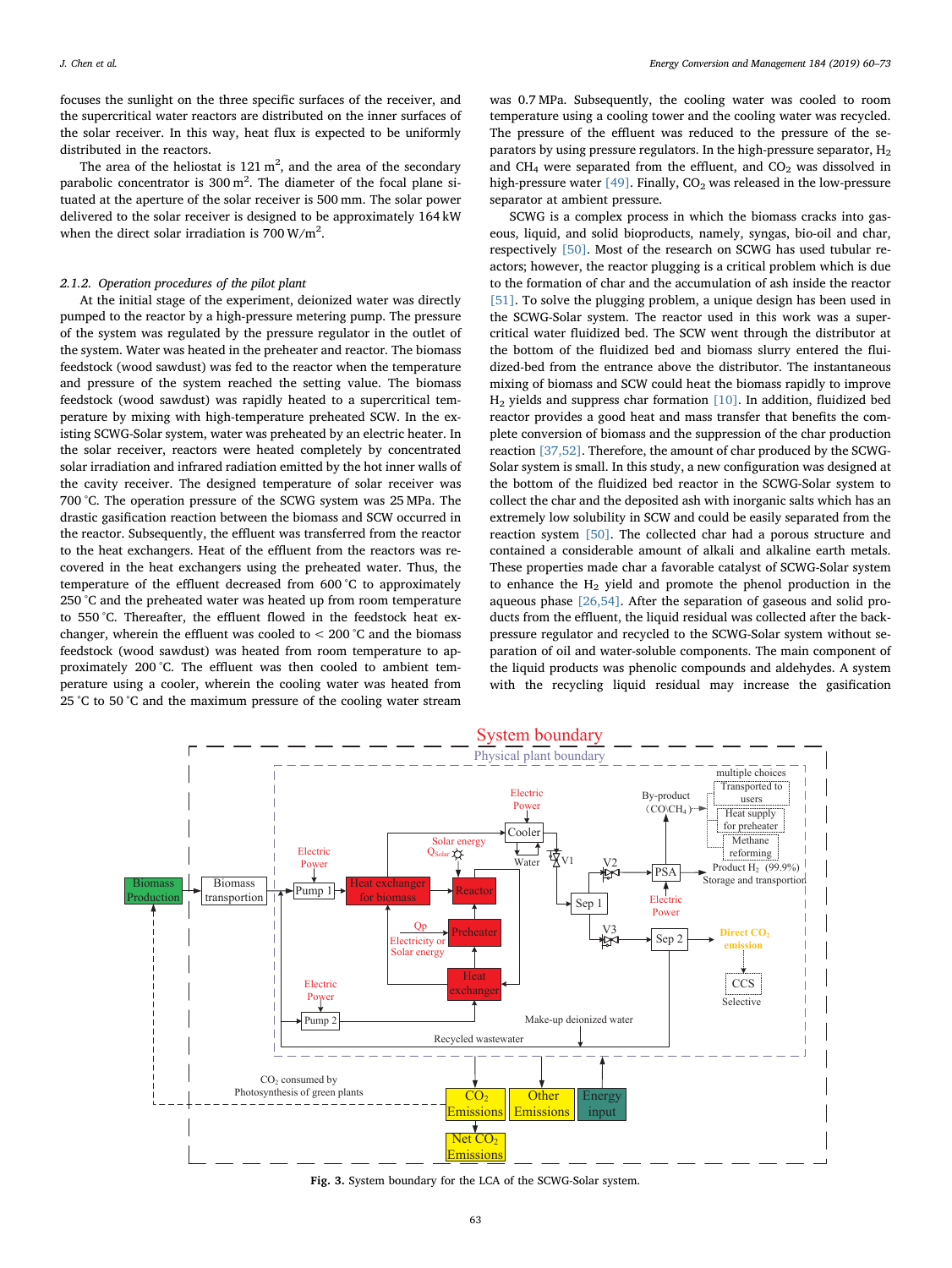efficiency and further decrease the TOC level [\[55\]](#page-13-0). Therefore, ash and wastewater could be collected and reused. The environmental impacts of ash and wastewater were neglected in this study.

#### 2.2. Life cycle assessment

LCA is a systematic analytical method used in evaluating the potential environmental impact of a specific process in a cradle-to-grave manner to assess the environmental performance, identify the potential for environmental improvements, and compare alternative options. The LCA method has been formalized by the International Organization for Standardization. According to ISO-14044, the standard LCA process includes several steps [\[56\],](#page-13-1) namely, goal and scope definition, life cycle inventory (LCI), life cycle impact assessment (LCIA), interpretation of the results, and overall assessment.

In this study, the LCA method was applied for the SCWG-Solar process. LCA evaluated the net emission of greenhouse gases and other major environmental consequences. It also identified the effects of key operation parameters and different equipment and stages of the SCWG-Solar in the life cycle time on the total environmental impacts. First, the system boundaries were defined. Second, the data for material and energy inputs and outputs of the process within the system boundaries were collected as a detailed LCI. Third, the environmental impacts associated with material and energy flows were evaluated based on the LCI. A sensitivity analysis was conducted to determine the effects of various factors, such as heating methods, carbon capture and storage (CCS), and the utilization method of by-products, on the environmental impacts in determining the optimization process. To provide the potential of SCWG-Solar process, its environmental impact was compared with that of other hydrogen production processes. Finally, conclusions and recommendations were provided.

# 2.2.1. Goal and scope definition

The system boundary "from the cradle to the grave," which is the first step of LCA, is defined in [Fig. 3.](#page-3-0) This step requires the specification of production processes and the input and output within the selected boundary. Inside the system boundary, the construction, operation and dismantling stages are considered. The entire lifetime of the system is set to 20 years. The construction stage involves assembly of the equipment, and production processes of raw materials. Dismantling stage involves the disassembly of the system, and recycling of some raw materials, such as steel and concrete. The operation stage involves the growth, collection and transportation of biomass; hydrogen production via SCWG coupled with solar heating; separation and purification of hydrogen-rich gas; and usage of final products.

The SCWG-Solar system includes high-pressure plunger pump 1 for biomass feeding, high-pressure plunger pump 2 for preheated water feeding, heat exchangers, coolers, preheater, SCW reactors, and gasliquid separators. The wastewater could internally circulate during the gasification process, and the water consumed during the SCWG reaction will be further supplemented by deionized water. The amount of the make-up water would be described in [Section 2.2.2](#page-5-0). The char produced by the SCWG-Solar process was used as the catalyst of the SCW reactors, and the detail has been discussed in [Section 2.1.2.](#page-3-1) Therefore, the environmental impact of the catalyst was not considered in this study. The high-pressure plunger pump consumed electricity. The SCW reactor was

heated by solar energy. The preheater could be heated by solar energy, electricity or byproduct combustion to identify the effects of heating methods on the environmental impacts, the details of which will be described in the subsequent section.

The system indirectly released carbon dioxide and several contaminants, such as acidic and nutrient substances, due to the raw materials and energy consumed by the construction and dismantling process, the consumption of fossil fuels during transportation, and the consumption of electricity, water, biomass during the operation stage of the pilot-scale system. In China, thermal power generation is the main source of grid power. Anthracite coal is the main coal type of thermal power plants which are located near to the SCWG-Solar system in this study. Therefore, in LCA software, the electricity consumed by the SCWG-Solar system was set to be obtained from the thermal power plant that uses anthracite coal as fuel. A functional unit (FU) is used as a reference unit in calculating the inputs and outputs. Thus, different systems could be compared on a common basis. In this study, the FU for the SCWG-Solar process was defined as the "production of 1 kg  $H_2$ ," which is common for hydrogen production.

In this study, sensitivity analysis on the LCA of the SCWG-Solar system was conducted to determine the means of system optimization. First, the heating method of supercritical water reactors and preheater was used as an important parameter for sensitivity analysis. Thus, three heating methods were utilized for the SCWG-Solar process, and three types of corresponding process based on SCWG-Solar were defined, as follows:

- (1) The reactor and preheater were completely heated by solar energy, and the serial number of corresponding process was set to 1.
- (2) The reactors and preheater were heated by solar energy and electricity, respectively, and the serial number of the corresponding process was set to 2.
- (3) The reactors and preheater were heated by solar energy, and the byproduct methane was combusted to supply heat to the system. The serial number of the corresponding process was set to 3.

Secondly, methane is a type of greenhouse gas; its greenhouse gas emission factor is approximately 25. Thus, methane should be appropriately handled to reduce the GWP of system. The three treatment methods of methane in this study are described as follows.

- (1) Methane was converted to hydrogen by steam reforming reaction, and the corresponding process was described based on the RF code.
- (2) Methane was recovered to supply combustion heat to the SCWG-Solar system, and the corresponding process was described based on the AT code.
- (3) Methane was collected and transported to the end-users for heat supply. The corresponding process was described based on the MC code.

In addition, CO<sub>2</sub> is a gaseous product of SCWG-Solar, which can be directly released to the atmosphere or captured and stored. The process of capture and storage of CO<sub>2</sub> produced by SCWG-Solar was represented by CCS. On the basis of the above assumptions, the investigated SCWG-Solar process can be divided into eight processes, namely, 1-MC, 1-RF, 1-RF-CCS, 2-MC, 2-RF, 2-RF-CCS, 3-AT, and 3-AT-CCS. Notably, the

#### <span id="page-4-1"></span>Table 1

Analysis data of wood sawdust being used [\[53\].](#page-13-2)

| Biomass type | Elemental Analysis (wt%) |      |      |       |      | Proximate analysis (wt%) |      |       | Calorific Value (MJ/kg) |       |
|--------------|--------------------------|------|------|-------|------|--------------------------|------|-------|-------------------------|-------|
|              | $\sqrt{2}$<br>◡          |      | N    | O,    |      | M                        |      |       | FC                      |       |
| Wood sawdust | 46.76                    | 5.27 | 0.11 | 38.47 | 0.03 | 8.00                     | 1.36 | 77.12 | 13.52                   | 16.70 |

<span id="page-4-0"></span><sup>a</sup> Difference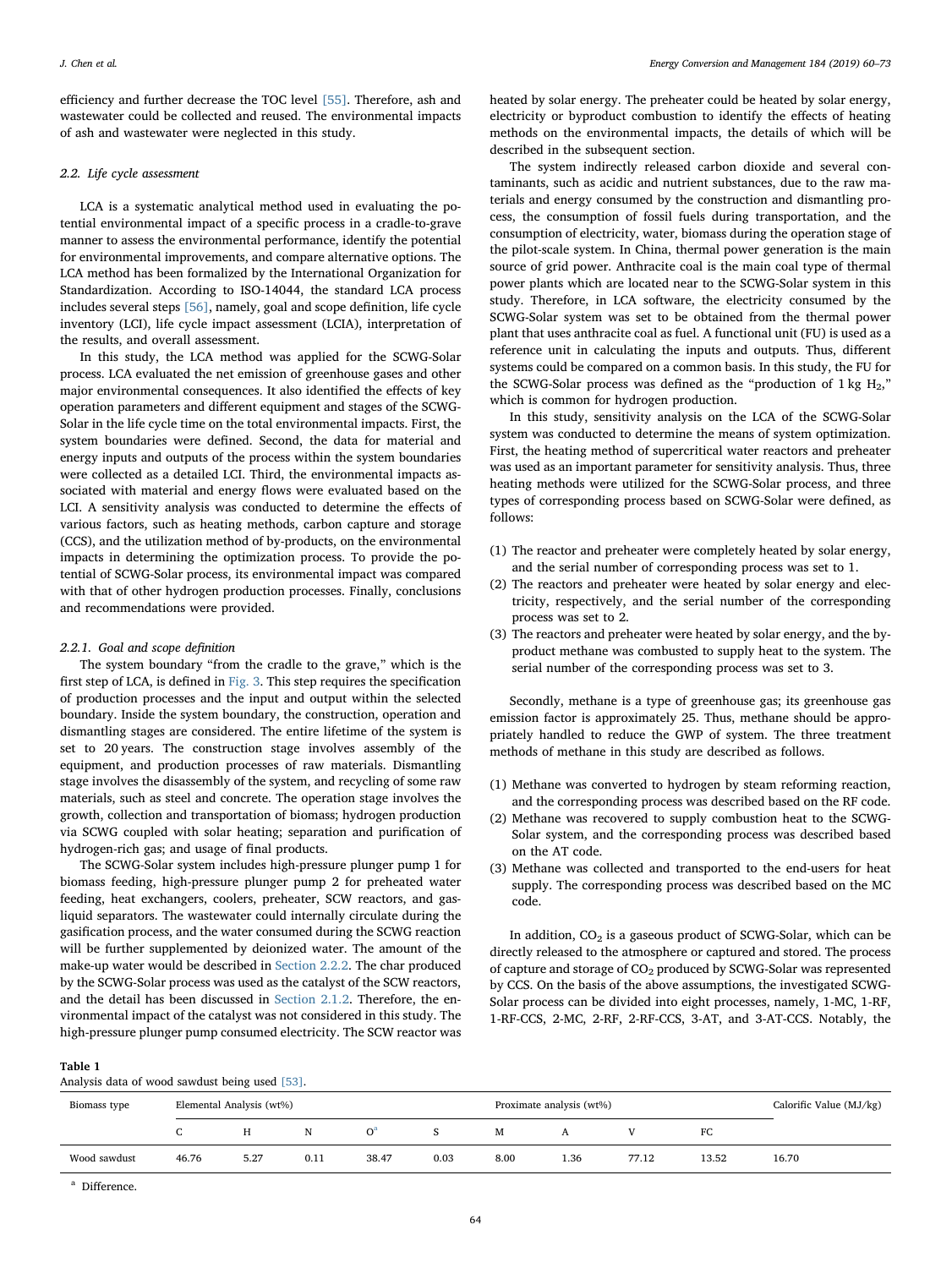basic procedure is the same for the eight processes except for the special assumptions and the current process of the existing SCWG-Solar system is 2-MC.

# <span id="page-5-0"></span>2.2.2. LCI analysis

In the LCA analysis, the total biomass and water treatment capacity of the SCWG-Solar system was set to 1.0 t/h. Moreover, the biomass was the raw biomass with 80% moisture content, which are located from areas 10 km away and was transported by road. Wood sawdust, which is represented by a general formula of  $CH_{1,35}O_{0.617}$  [\[49\]](#page-12-28), was used as a typical gasification material in this work. The analysis data of the wood sawdust used are shown in [Table 1](#page-4-1) [\[57\]](#page-13-3). Notably, the SCWG of biomass has shown far-ranging of material applicability [\[10,58\],](#page-12-3) and a large number of organic compounds, including wood sawdust, rice straw, wheat stalk, almond shell, corn stalk, corn cob, macroalgae, and coal, can be gasified in SCW using a pilot-scale SCWG-Solar system. Generally, the sulfur and nitrogen content of real biomass is small, approximately 0.03–0.25 wt% and 0.11–1.52 wt%, respectively [\[57\].](#page-13-3) N and S can be deposited as inorganic matter and be easily separated from the reaction system due to the low solubility of inorganic salts in supercritical water, element [\[40\].](#page-12-22) Therefore, N and S have minimal environmental impacts during the SCWG process and was thus neglected in this work. The raw biomass was processed using a grinder and a beater and was formulated into the biomass slurry. The biomass slurry was then delivered to the heat exchanger through a high-pressure

metering pump and heated to 250 °C and finally transported to the reactor. Water was delivered to a heat exchanger via a high-pressure plunger pump and was heated to 550 °C and then heated to 600 °C in the preheater. The main gaseous products of the SCWG-Solar were  $H_2$ ,  $CH<sub>4</sub>$  and  $CO<sub>2</sub>$ . The gasification data for LCA, which were calculated based on the chemical equilibrium, were cited from the work of Lu, et al. The chemical equilibrium model was based on minimization of Gibbs free energy [\[49\].](#page-12-28) Equations of State (Duan EOS) [\[59\]](#page-13-4) put forward by Duan et al. was used to solve minimization of the Gibbs free energy. The mixture gas of  $H_2$  and CH<sub>4</sub> underwent pressure swing adsorption (PSA) for  $H_2$  purification, and the final  $H_2$  purity reached 99.99%. High-purity hydrogen was collected online by using a high-pressure vessel and was transported to users 10 km away. [Table 2](#page-5-1) shows the detailed inventory data for the operation stage of the pilot-scale SCWG-Solar system. The mass and energy balance analysis about the pilotscale SCWG-Solar system are described as follows:

The input material flows of the system included biomass slurry and water. The output material flows included liquid, gaseous and solid products. As described in [Section 2.1.2,](#page-3-1) the effluent, including water and liquid products, was recycled to the system for the secondary gasification. The solid product and gaseous products were collected and used. As shown in [Table 2](#page-5-1), the moisture content of wet biomass was 80 wt% and the flow rate ratio between preheated water and feeding biomass slurry was 3. Therefore, the concentration of biomass slurry input into the reactor was 5 wt%. On the basis of chemical equilibrium,

#### <span id="page-5-1"></span>Table 2

Main inventory data for the operation stage of pilot-scale SCWG-Solar system.

| Parameters                                                                                     | Value                                                                                                 | Comments                                                                                                                                                                                                             |
|------------------------------------------------------------------------------------------------|-------------------------------------------------------------------------------------------------------|----------------------------------------------------------------------------------------------------------------------------------------------------------------------------------------------------------------------|
| Main operation parameters of the system                                                        |                                                                                                       |                                                                                                                                                                                                                      |
| Operation pressure of the reactor                                                              | 25 MPa                                                                                                |                                                                                                                                                                                                                      |
| Operation temperature of the reactor                                                           | 600 °C                                                                                                |                                                                                                                                                                                                                      |
| Temperature of biomass slurry at the reactor inlet                                             | 250 °C                                                                                                |                                                                                                                                                                                                                      |
| Temperature of the preheated water at the preheater<br>outlet                                  | 600 °C                                                                                                |                                                                                                                                                                                                                      |
| Temperature of the preheated water at the preheater<br>inlet                                   | 550 °C                                                                                                | Being equal to the water temperature at the outlet of heat exchanger                                                                                                                                                 |
| The flow rate ratio between preheated water and<br>feeding biomass slurry                      | 3                                                                                                     |                                                                                                                                                                                                                      |
| Hydrogen purity                                                                                | 99.99%                                                                                                | PSA pressure is 30 bar                                                                                                                                                                                               |
| Transportation distance of the chemicals                                                       | $10 \mathrm{km}$                                                                                      | Road transportation (18t heavy-duty vehicle)                                                                                                                                                                         |
| Heat resource of the reactor                                                                   | Solar energy                                                                                          |                                                                                                                                                                                                                      |
| Functional unit                                                                                | $1$ kg $H2$                                                                                           |                                                                                                                                                                                                                      |
| Annual operating time                                                                          | 3000h                                                                                                 |                                                                                                                                                                                                                      |
| Operation years                                                                                | 20 years                                                                                              |                                                                                                                                                                                                                      |
| Mass balance                                                                                   |                                                                                                       |                                                                                                                                                                                                                      |
| Moisture content of wet biomass                                                                | 80 wt%                                                                                                | Natural wet biomass                                                                                                                                                                                                  |
| Chemical formula of biomass                                                                    | $CH_{1.35}O_{0.617}$                                                                                  | Using the general chemical formula of biomass to define the elemental content of<br>biomass.                                                                                                                         |
| Maximum flow rate of biomass slurry and water<br>(mass input)                                  | $1000 \text{ kg} \cdot \text{h}^{-1}$                                                                 | Material input of the system includes biomass and water. The flow rate of biomass<br>slurry and water is 750 kg/h and 250 kg/h.                                                                                      |
| Gas yield of biomass gasification (mass output)                                                | $H_2$ , 82.08 mol·kg <sup>-1</sup> ;<br>$CH4, 1.67 mol·kg-1$<br>$CO_2$ , 41.25 mol·kg <sup>-1</sup> ; | Data were taken from chemical thermodynamic calculations under the conditions:<br>5 wt% concentration of biomass slurry input into the reactor (20 wt% feeding<br>biomass slurry concentration), 600 °C, 25 MPa [49] |
| Wastewater at the outlet of the system (mass output)                                           | 900 kg $\cdot h^{-1}$                                                                                 | Including water and Liquid products; internal recycling                                                                                                                                                              |
| Solid and liquid products (mass output)                                                        |                                                                                                       | Carbon conversion from raw materials to solid and liquid products was less than<br>1%; Solid products were reused as catalyst of the system.                                                                         |
| Energy balance                                                                                 |                                                                                                       |                                                                                                                                                                                                                      |
| Solar energy per year supplied by solar concentrator<br>(energy input)                         | 806670.0 MJ                                                                                           | The local solar irradiation (from National Meteorological Information Center of<br>China) is approximately 3448 MJ·m <sup>-2</sup> per year; Solar concentration efficiency is<br>0.78                               |
| Energy input to the pumps (energy input)                                                       | $0.014 \mathrm{kW} \cdot \mathrm{h} \cdot \mathrm{kg}^{-1}$                                           | High-pressure biomass slurry and water pumps; Pump outlet pressure: 25 MPa;<br>Work efficiency of the high-pressure pump is 50%.                                                                                     |
| Energy input to the cooler system (energy input)                                               | $0.6$ kW $\cdot$ h                                                                                    | Including energy input to the cooler pump and cooling tower                                                                                                                                                          |
| Energy required by the gasification of 1 kg biomass<br>and water at the reactor (energy input) | $817.2$ kJ·kg <sup>-1</sup>                                                                           | 600 °C, 25 MPa, 20 wt% biomass slurry concentration; Thermal efficiency is 0.9                                                                                                                                       |
| Energy required per kg of water at the preheater<br>(energy input)                             | $172.8 \text{ kJ·kg}^{-1}$                                                                            | 550 °C $-600$ °C, 25 MPa; Thermal efficiency is 0.9                                                                                                                                                                  |
| Energy output                                                                                  | The calorific valve of gaseous, liquid<br>and solid products                                          | The components of products were shown in the section of mass balance.                                                                                                                                                |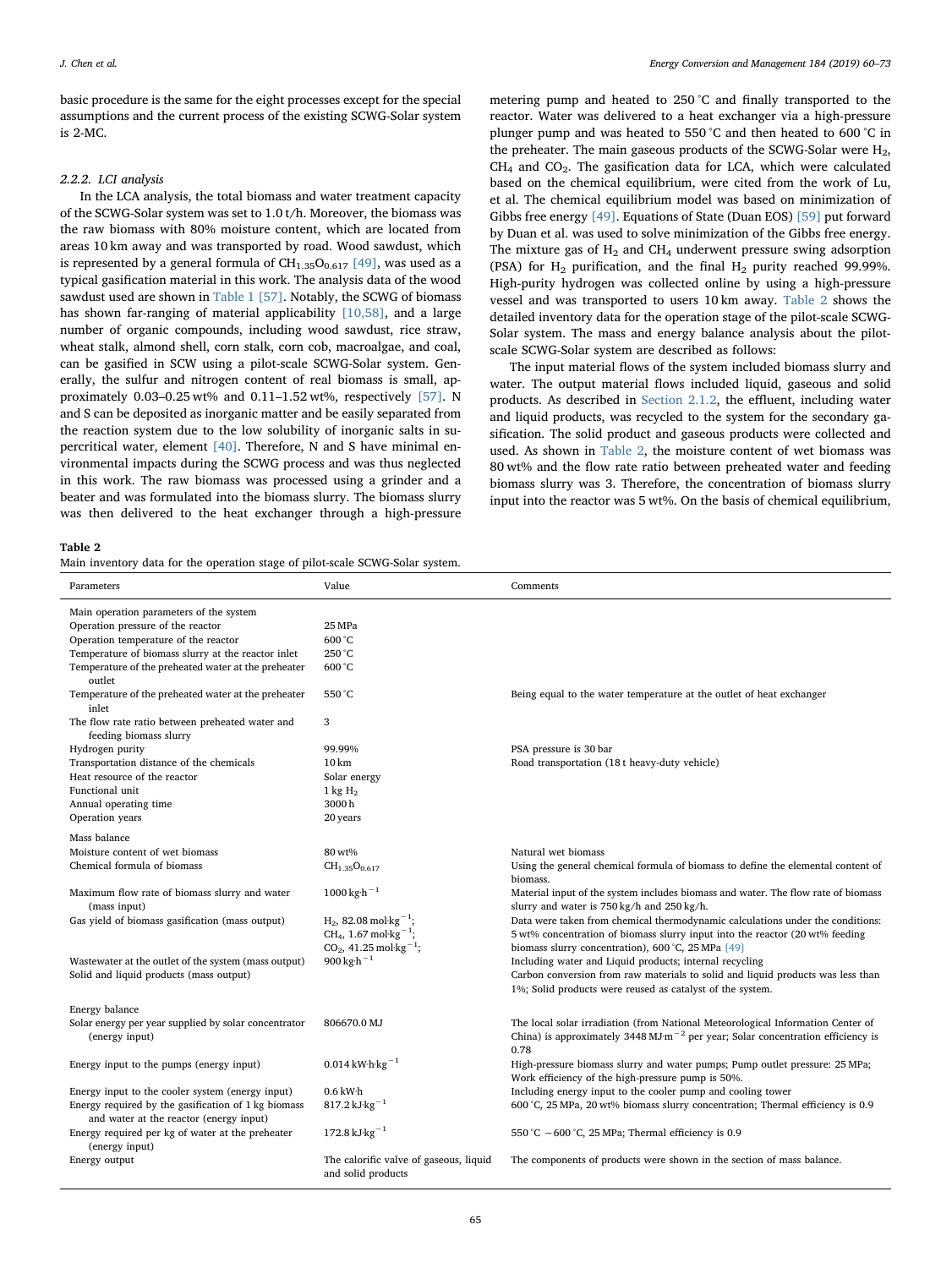the gas yields of  $H_2$ , CH<sub>4</sub> and CO<sub>2</sub> were 82.08, 1.67 and 41.25 mol/kg dry biomass, respectively, under the conditions of 600 °C and 25 MPa [\[49\]](#page-12-28). The theoretical carbon recovery ratio exceeded 99% from the biomass to the products. Notably, water is one of the reactants of the SCWG process. Therefore, a certain amount of water was consumed by the SCWG process. The mass of deionized water supplemented to the SCWG-Solar system per hour was approximately 50 kg when the total flow rate of biomass and water was 1000 kg/h.

The input energy of the SCWG-Solar system included the calorific valve of biomass feed, energy required by the reactor and preheater and electricity consumed by the electric equipment, such as pump 1, pump 2 and cooler. The output energy of the SCWG-Solar system is the calorific valve of gaseous, liquid and solid products. Solar energy has the natural property of intermittency. Direct solar irradiation changes continuously with the meteorological condition. Therefore, the throughput of SCWG-Solar system was continuously regulated on the basis of the direct solar irradiation. The pilot plant would shut down when solar power was unavailable because there is no auxiliary energy unit in the existing SCWG-Solar system. Therefore, according to the viewpoint of energy balance, the total hydrogen yield and biomass throughput of the system during its 20-year lifetime was calculated based on the total direct solar irradiation which could be supplied by solar concentrator. On the basis of the record of the direct solar irradiation from National Meteorological Information Center of China, the total direct solar irradiation of the location where SCWG-Solar system is located is approximately  $3448 \text{ MJ/m}^2$  per year. The area and concentration efficiency of solar concentrator is  $300 \text{ m}^2$  and 0.78, respectively. Therefore, the total solar irradiation for 20 years, which can be provided by the solar concentrator, is approximately 806670 MJ. In view of energy balance, the total solar irradiation was used to calculate the total output of hydrogen which could be produced by the SCWG-Solar system in its 20-year lifetime. The energy required by the SCWG of biomass included the heat of endothermic gasification reaction, energy required for the heating of water and biomass, and heat loss. The gasification reaction heat was calculated based on the difference of the lower heating value of reactants and products [\[60\]](#page-13-5). The lower heating value of the real biomass (wood sawdust) was 16.7 MJ/kg [\[57\].](#page-13-3) The heat required for the heating of biomass and water was calculated based on the sensible enthalpy difference. The detailed calculation method was adopted from the work of Lu et al. [\[49\].](#page-12-28) Heat loss was calculated based on the assumption that the thermal efficiency of the solar receiver was 90%. On the basis of above considerations, the reaction heat, heat required for heating of biomass and water and heat loss were 62, 144 and 21 kW, respectively, when the throughput of the SCWG-Solar system, temperature and pressure of the reactor was 1000 kg/h, 600 °C

#### <span id="page-6-0"></span>Table 3

LCI for the construction stage of SCWG-Solar.

| Construction materials                      |        |                |                                  |               |
|---------------------------------------------|--------|----------------|----------------------------------|---------------|
| Material type                               | Value  | Unit           | Transportation type and distance | Comments      |
| Ultra-white glass                           | 3364   | kg             | Train or truck, 800 km           | Solar mirrors |
| $20#$ carbon steel                          | 44,812 | kg             | Truck, 100 km                    | Section bar a |
| Q235 carbon steel                           | 7102   | kg             | Truck, 100 km                    | Embedded p    |
| 2Cr13 stainless steel                       | 7989   | kg             | Truck, 100 km                    | Steel bar     |
| Nickel-based stainless steel                | 3226   | kg             | Train or truck, 620 km           | Steel tube    |
| Foundation concrete                         | 375    | m <sup>3</sup> | Truck, 100 km                    | C30 concrete  |
| Sand subcrust                               | 160    | m <sup>3</sup> | Truck, 50 km                     |               |
| Aluminum silicate insulation cotton         | 196    | kg             | Truck, 70 km                     |               |
| Installation of equipment and pipes of SCWG |        |                |                                  |               |
| Items                                       | Value  | Unit           |                                  |               |
| Welding consumables                         | 44.2   | kg             |                                  |               |
| Work consumption for weld                   | 103.3  | MJ             |                                  |               |
| Welding material type                       | ER316  |                |                                  |               |
| Installation of solar concentrator          |        |                |                                  |               |
| Welding consumables                         | 192.0  | kg             |                                  |               |
| Work consumption for weld                   | 198.0  | MJ             |                                  |               |
| Welding material type                       | J422   |                |                                  |               |

and 25 MPa, respectively. Therefore, the energy required by the gasification of 1 kg biomass and water at the reactor was 817.2 kJ/kg biomass and water, as shown in [Table 2](#page-5-1). In addition, the energy required for the preheated water was 172.8 kJ per kg of water when the water was heated from 550 °C to 600 °C. The electricity consumed by the electric equipment was approximately 25 kW under the conditions shown in [Table 2](#page-5-1).

The PSA unit, which was used to separate  $H_2$  and CH<sub>4</sub>, consumes 1.65 MJ of electricity for separation of 1 kg hydrogen [\[61\].](#page-13-6) CCS consumes approximately 0.66 MJ electricity for capture and storage of 1 kg  $CO<sub>2</sub>$  [\[56\]](#page-13-1). In consideration of a small amount of  $C<sub>2</sub>H<sub>4</sub>$  and  $C<sub>2</sub>H<sub>6</sub>$  in the actual gaseous product of SCWG [\[57\],](#page-13-3) the process of byproduct methane steam reforming can refer to the natural gas steam reforming process. Natural gas steam reforming process consumes about 1.13 MJ electricity for 1 kg hydrogen production [\[62\].](#page-13-7) Notably, the solar energy supplied by the solar concentrator in the life-time of the eight processes was the same, which is determined by the design parameter of the solar concentrator and local solar irradiation. In view of the energy balance, the total amount of hydrogen produced by the SCWG-Solar system was calculated on the basis of the solar energy that could be supplied by the solar concentrator and the energy required by the SCWG of biomass ([Table 2\)](#page-5-1). The process, which included the auxiliary energy supply could produce more hydrogen than the process heated by solar energy entirely. Thus, 2-MC and 3-AT processes produced more hydrogen than 1-MC. The calculation results show that the total amounts of hydrogen produced by 1-MC, 2-MC and 3-AT in the 20-year lifetime were approximately 139864, 162045 and 150534 kg under the conditions shown in [Table 2](#page-5-1). In addition, 1-RF and 2-RF, which could convert byproduct methane to hydrogen, produce more hydrogen than the process without RF, and the total amounts of hydrogen produced by 1- RF, and 2-RF in the 20-year lifetime were approximately 151247 kg and 175233 kg, respectively.

In this study, data about the equipment, materials, scrap, and manufacturing processes of each device were from the SCWG-Solar pilot plant. The inventory data for the construction stage of the SCWG-Solar are shown in [Table 3](#page-6-0). For example, ultra-white glasses were used by the mirror of the solar concentrator, and 20# carbon steel was used by the truss of the solar concentrator. Q235 carbon, foundation concrete, and sand sub-crust were utilized in the foundation of equipment, such as the solar concentrator, pumps, heat exchangers, feeders, and water tanks. Nickel-based stainless steel was used as the main raw material for high-pressure pipes and equipment, such as the SCW reactors, preheater, heat exchangers, and high-pressure pipes. Aluminum silicate cotton was used for the insulation of high-temperature equipment. During the construction and assembly of the SCWG-Solar system,

it Transportation type and distance Comments Train or truck, 800 km Solar mirrors 20 Truck, 100 km Section bar and square tube<br>20 Truck, 100 km Section bar and square tube Train or truck, 620 km Steel tube

Embedded parts and rebar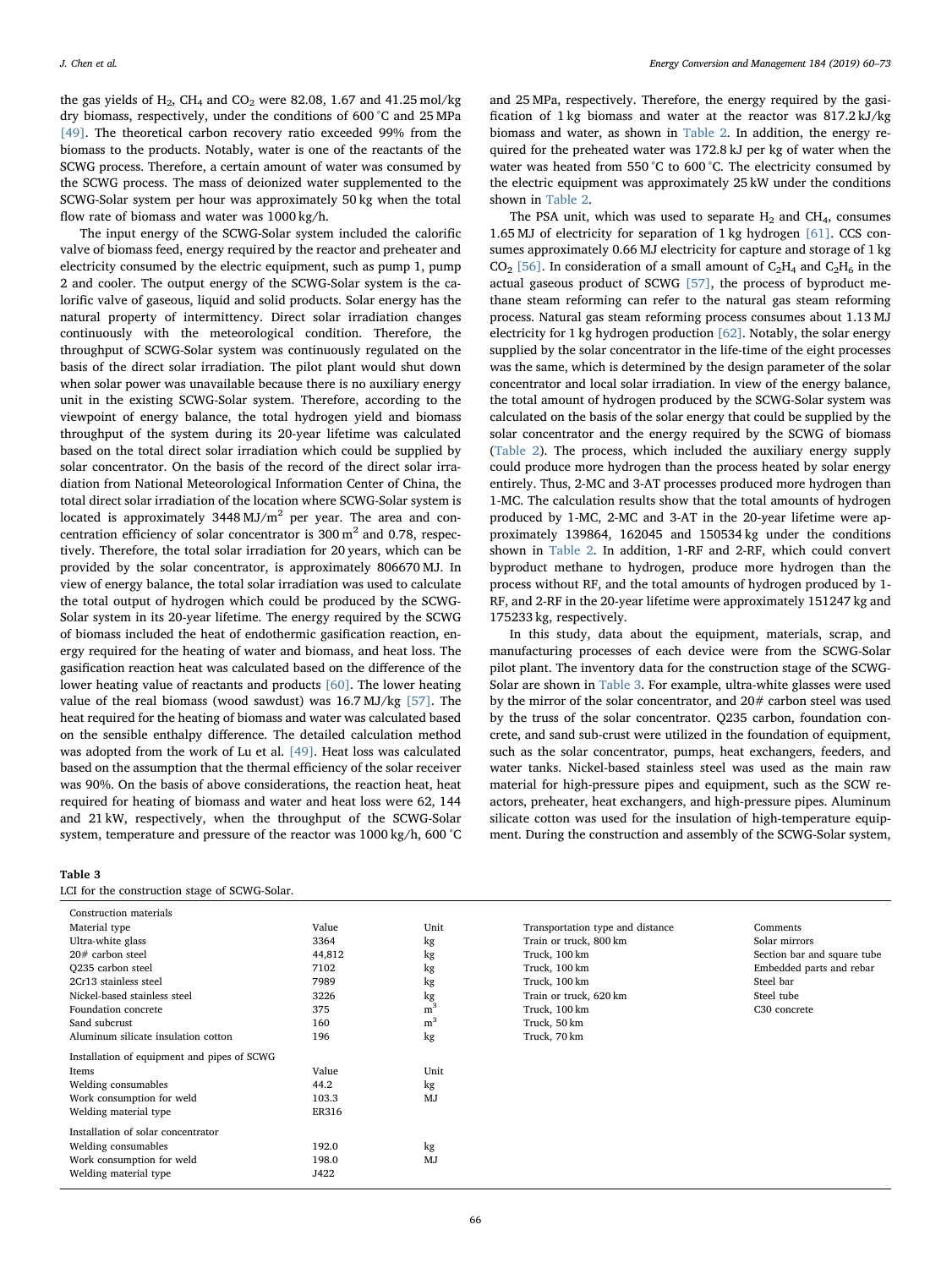electricity was consumed by the welding machine, drill, cutting machine, lathe, milling machine and several other material processing equipment. Particularly, plenty of welding materials were consumed by the welder.

The dismantling of the SCWG-Solar system includes plant disassembly and recycling or, when required, disposal of materials. The disposal scenario for the major materials is considered, as presented in [Table 4](#page-7-0) [\[63\]](#page-13-8). At the same time, the energy consumed during the dismantling of the system, such as the electricity consumed by the cutter, and the fuel used by the truck, is also considered.

#### 2.2.3. Life cycle impact assessment

In this study, SimaPro V8.2.3, as well as the Ecoinvent 3.0 database within the program, was used in conducting LCA. In order to weight the potential impacts based on a common unit to assess the environmental performance of the research system, LCI data should be assigned to one or more categories and their corresponding indicators describing the causality chain [\[64\].](#page-13-9) On the basis of different characterization models, three LCIA methods were utilized to obtain different results in this work. These methods are CML-IA, ReCiPe Endpoint and Cumulative Energy Demand (CED). CML-IA (baseline V3.03/World 2000) was chosen as the midpoint assessment method (a problem-oriented approach) [\[65\].](#page-13-10) CML-IA provides detailed information on several environmental impact categories associated with hydrogen production systems and related processes, with relatively low level of uncertainty in quantitative methods. The midpoint impacts categories available in the CML-IA method, such as Global Warming Potential (GWP), Abiotic Depletion Potential (ADP), Acidification Potential (AP) and Eutrophication Potential (EP), Ozone Layer Depletion Potential (ODP) and Photochemical Oxidation Potential (POFP), were considered in the study. Notably, the midpoint method cannot provide a complete picture on the effect of impact pathway on the environment and three areas of protection, namely, Human Health, Ecosystem Quality, and Resource Scarcity. Thus, ReCiPe Endpoint (H) V1.12/World ReCiPe H/A was used as the endpoint assessment method to reflect the damage for the aforementioned areas of protection and normalize the damage categories to dimensionless points [\[66,67\]](#page-13-11). Finally, the CED method for open LCA was used to quantify the primary energy usage throughout the life cycle of the SCWG-Solar system. The CED method includes the direct and indirect uses of energy and ignores the waste used for energy purposes. In particular, fossil energy demand is responsible for the depletion of fossil fuels and global warming [\[68\]](#page-13-12). The LCA results and their interpretation will be discussed in the subsequent section.

#### 3. Results and discussions

#### 3.1. LCA results

# 3.1.1. Sensitivity analysis of LCA

In this study, ADP, EP, ODP, GWP, POFP, and AP were selected as the representative midpoint categories based on the methodology of CML-IA baseline V3.03/World 2000. [Fig. 4\(](#page-8-0)a) and (b) show that a small gap exists between the different processes for ADP and ODP. ADP and ODP per FU of Process 2, which include the process of 2-MC, 2-RF and 2-RF-CCS, are smaller than other processes. The reason is that ADP and

# <span id="page-7-0"></span>Table 4

| LCI of the dismantling stage of SCWG-Solar system. |  |
|----------------------------------------------------|--|
|----------------------------------------------------|--|

ODP are mainly from the production of the construction materials which is the same for all processes, and the total amount of hydrogen produced by Process 2 is larger than that of other processes, as described in [Section 2.2.2.](#page-5-0) [Fig. 4](#page-8-0)(c) and (d) indicate that the total POFP and AP of 2-RF-CCS per FU are the highest, which are approximately 0.0076 kg  $C_2H_4$ -eq/kg  $H_2$  and 0.19 kg  $SO_2$ -eq/kg  $H_2$ , respectively. POFP and AP are mainly from the operation stage of SCWG-Solar. Therefore, the total POFP and AP of Process 2, which consumes more electricity generated from the thermal power plant than that of others, including 2-MC, 2-RF, and 2-RF CCS, are larger than that of others. [Fig. 4\(](#page-8-0)e) shows that the variation of EP between different processes is small, and EP from the construction stage is larger than that of the operation stage. As shown in [Fig. 4](#page-8-0)(f), the total GWP of 1-MC, 1-RF, 1-RF-CCS, 2-MC, 2- RF, 2-RF-CCS, 3-AT and 3-AT-CCS are 5.56, 5.21, −2.46, 10.95, 10.19, 2.52, 5.48 and  $-1.99$  kg CO<sub>2</sub>-eq/kg H<sub>2</sub>. For the process without CCS equipment, GWP is mainly from the operation stage. GWPs from the operation stage of 2-MC and 2-RF are the largest, which are 9.95 and 9.27 kg  $CO_2$ -eq/kg  $H_2$ , respectively. Conversely, GWPs from the operation stage of 1-MC and 1-RF are the smallest, which are 4.41 and 4.15 kg  $CO_2$ -eq/kg  $H_2$ , respectively. Notably, GWPs from the operation stage of 1-RF-CCS and 3-AT-CCS are negative because the only carbon source in the SCWG-Solar process is biomass, and the carbon in the biomass is entirely neutral due to plant photosynthesis. Thus, in view of carbon footprint, the amount of  $CO<sub>2</sub>$  captured by CCS was set to a negative value, which is approximately  $-11.06$  kg CO<sub>2</sub>-eq/kg H<sub>2</sub>. And it leads to a negative value of GWP for the process with CCS. [Fig. 4](#page-8-0)(g) shows that the CEDs of Process 2 are higher than that of other processes, and the total CED of 2-RF-CCS is the highest. The required CED of the operation stage is larger than that of the construction stage. This result indicates that the operation of the SCWG-Solar system is a process that consumes more energy than the construction process. The reason for the results is that the electricity was required by the continuous operation of the equipment, such as high-pressure pumps, cooler, biomass treatment equipment and preheater of Process 2.

To compare the comprehensive environmental impacts of different processes, the normalization points based on ReCiPe Endpoint (H) V1.12 was used as the indicator. All of the midpoint categories were normalized to dimensionless points, which are valuable in identifying the comprehensive environmental impacts of a process. The higher dimensionless points mean greater environmental impacts. [Fig. 5](#page-9-0) shows that Human Health and Resources are the main environmental impacts for the SCWG-Solar system. The comprehensive environmental impacts of Process 2 (i.e., 2-MC, 2-RF, and 2-RF-CCS) are higher than that of other processes. The total normalization points of 1-MC, 1-RF, 2-RF and 3-AT are 0.00269, 0.00252, 0.00471 and 0.00265, respectively. The total normalization points of 2-MC are 1.9 times that of 1-MC, and the total normalization points of 1-RF-CCS, 2-RF-CCS and 3-AT-CCS are 1.43, 1.23 and 1.44 times that of 1-RF, 2-RF and 3-AT, respectively. These results reveal that Process 2 has the largest environmental emissions among the three types of SCWG-Solar processes. The combination of post-treatment technology of methane with SCWG-Solar can improve the environmental performance of the SCWG-Solar system, and the effect of methane reforming (RF) on the environmental performance is more obvious than that of supplement of heat by methane combustion (AT). The combination of methane steam reforming with

| Recycling fractions for the raw materials                                                                           |                                                                                                                                                                                                                                                                                                                            | Fractions (%)                          |
|---------------------------------------------------------------------------------------------------------------------|----------------------------------------------------------------------------------------------------------------------------------------------------------------------------------------------------------------------------------------------------------------------------------------------------------------------------|----------------------------------------|
| Materials<br>Concrete<br>Unalloyed steel<br>Chromium steel<br>Plant disassembly<br>Work consumption for disassembly | Ecoinvent 3.0<br>Concrete, sole plate and foundation {CH}, concrete production, for civil engineering, with cement CEM I, Alloc Def, U<br>Steel, unalloyed {RER} steel production, converter, unalloyed   Alloc Def, U<br>Steel, chromium steel 18/8 {RER}, steel production, converter, chromium steel 18/8, Alloc Def, U | 95<br>90<br>90<br>Energy (MJ)<br>121.9 |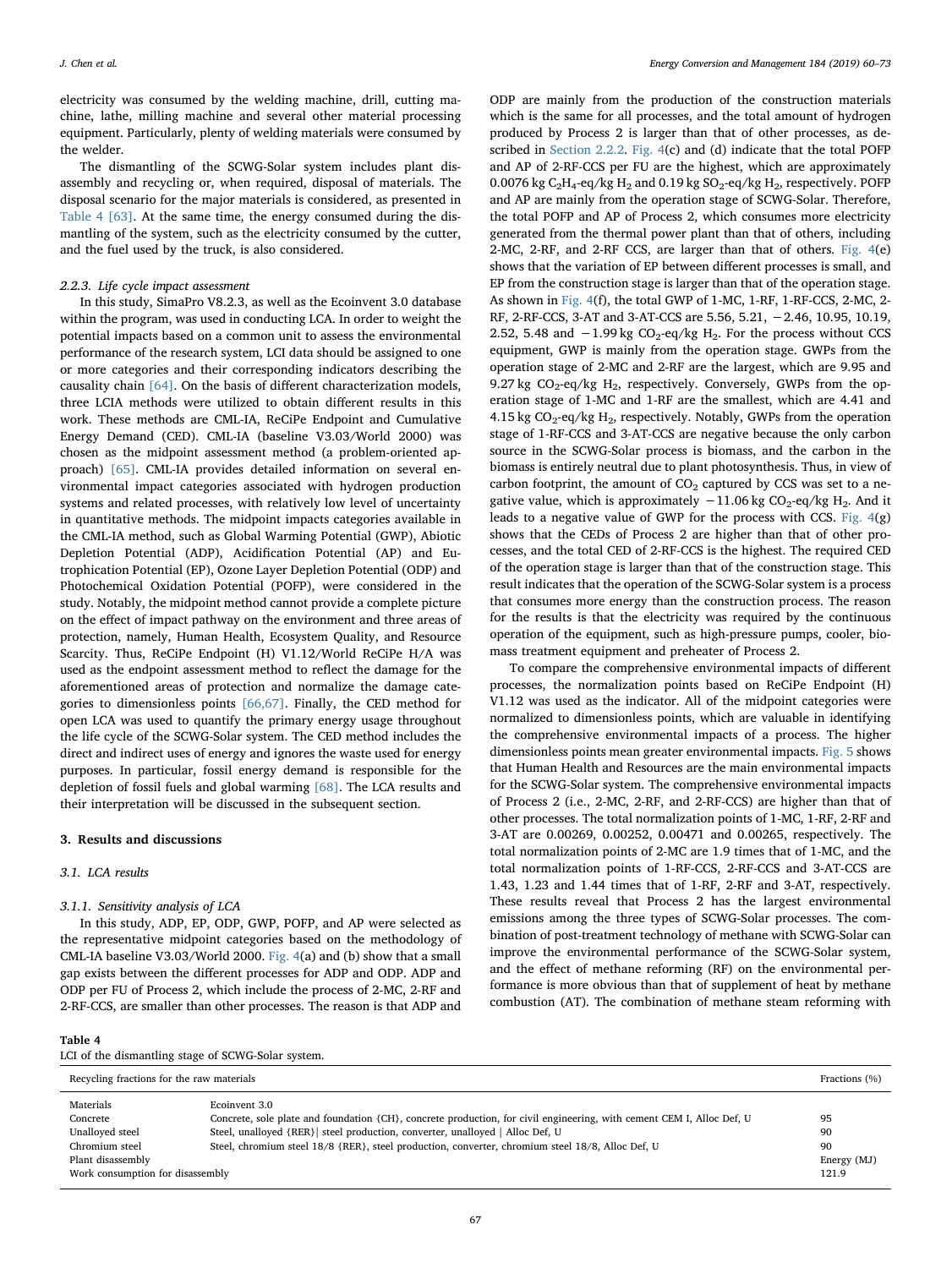<span id="page-8-0"></span>

Fig.4. Impact assessment results of the selected midpoint life cycle category.

SCWG-Solar can reduce the total environmental impact of SCWG-Solar by 6.3%. The use of solar energy instead of electricity as the energy source of the preheater is effective in reducing the environmental emissions of SCWG-Solar system. Moreover, CCS is valuable in reducing GWP but causes the increase of comprehensive environmental impacts because it consumes electricity while collecting  $CO<sub>2</sub>$  [\[56\].](#page-13-1) Thus, the usage of CCS should be determined based on the goal of environment protection, which may focus on global warming or other types of environmental emission.

To determine the optimization method in detail of the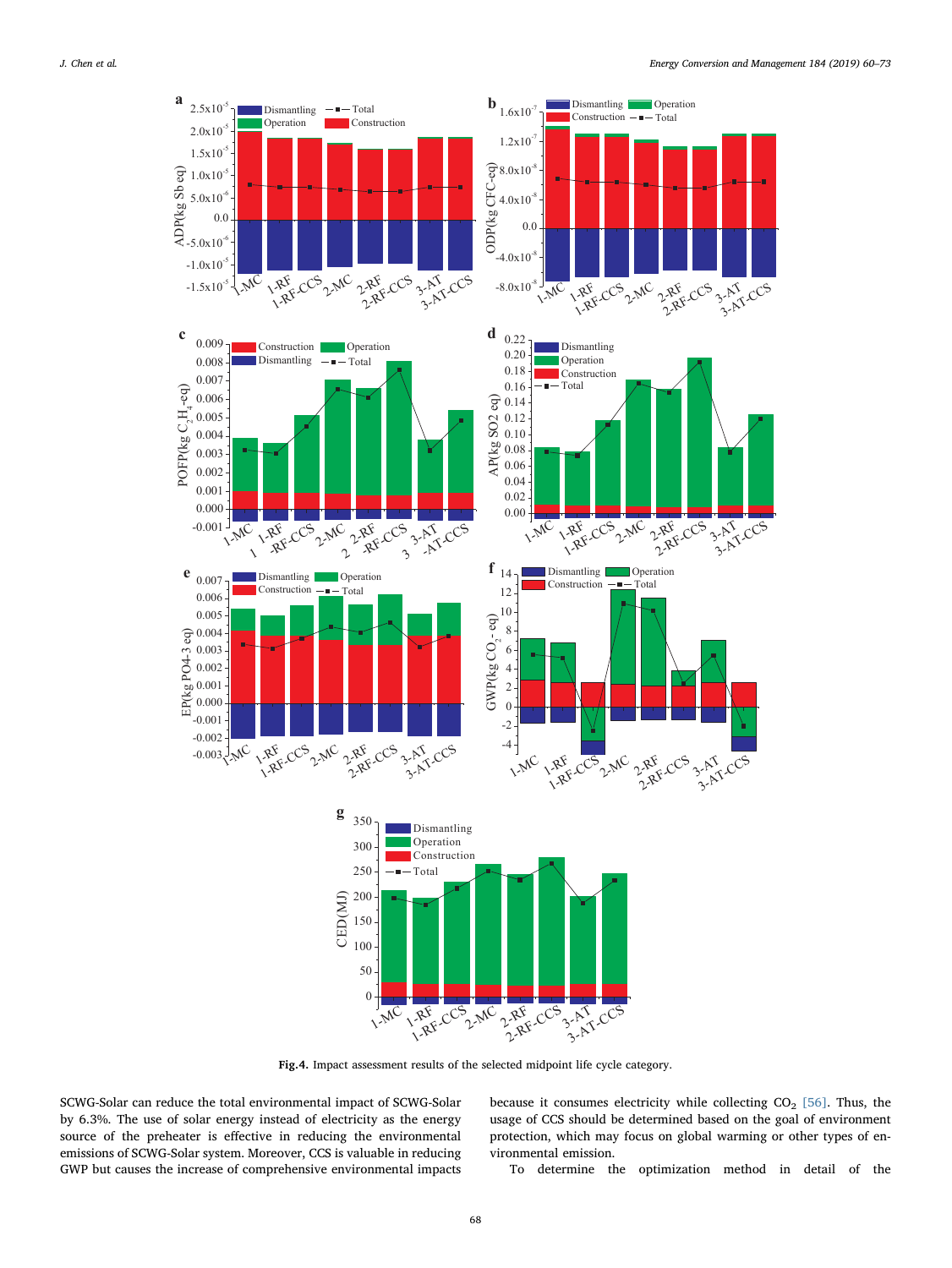<span id="page-9-0"></span>

Fig. 5. Impact assessment results of the selected endpoint normalization points.

environmental performance of SCWG-Solar, the effect of different functional component on environmental impacts from the construction and operation stage will be discussed in [Section 3.1.2](#page-9-1).

# <span id="page-9-1"></span>3.1.2. Effect of process stage and functional component on environmental impacts

The LCA results of the selected midpoint and endpoint life cycle categories for process 1-MC are shown in [Fig. 6](#page-9-2). [Fig. 6\(](#page-9-2)a) indicates that the environmental emissions from the operation stage accounts for the most proportion of total emissions in terms of CED, GWP, POFP and AP, which are approximately 86%, 61%, 74%, and 86%, respectively. By contrast, several types of emission from the construction stage, such as ADP, ODP and EP, are more than that from the operation stage. [Fig. 6\(](#page-9-2)b) reveals that the comprehensive environmental impacts of the operation stage are greater than that of the construction stage, and the Resources impact of the SCWG-Solar is the largest among the three damage-oriented categories. For example, the operation stage accounts for 58% of the total environmental impacts, 68% of Human Health, 60% of Ecosystems, and 50% of Resources impacts. [Fig. 6\(](#page-9-2)b) also indicates that approximately 25% of the total environmental impacts of the entire process can be reduced by recycling several construction materials at the final dismantling stage of the SCWG-Solar system. Obviously, SCWG-Solar is still a new technology of solar based hydrogen and there is no experience about the disassembling and recycling of the SCWG-Solar. Thus, the amount of raw materials that can be recycled and the energy consumed by the disassembling process are assumed based on existing knowledges.

To determine the detailed source of environmental impacts, the percent of different environmental impacts from the different components of the SCWG-Solar system was calculated. The calculation results are shown in [Fig. 7](#page-10-0). As shown in [Fig. 7](#page-10-0)(a), the construction of solar concentrator has the largest environmental impacts among all components. For example, the solar concentrator accounts for 78% of the total GWP from the construction of SCWG-Solar system. The environmental impacts of the construction stage are generally from two sources, which are the construction materials and the energy and materials consumed by processing equipment. The construction materials of solar concentrator mainly consist of ultra-white glass (3364 kg), 20# carbon steel of truss (44225 kg) and Q235 carbon steel of embedded parts (6095 kg). The construction materials of the solar concentrator are far more than that of SCWG equipment, including biomass feeder, heat exchanger, SCW reactor, cooler, and preheater. Thus, the optimization of the solar concentrator design, such as the optimization of the steel truss structure and the enhancement of the concentrating efficiency to reduce the reflective area, is the key strategy to reduce the environmental impacts from the construction stage. [Fig. 7](#page-10-0)(b) shows the proportion of the normalization points of different parts during the operation stage, such as preheater, PSA, biomass treatment, cooler, pump

1, and pump 2. The results indicate that the operation of pump 2 has the largest environmental impact during the operation stage of 1-MC, which is about 43% and followed by cooler and pump 1. Differing from 1-MC, the operation of preheater accounts for the largest proportion of environmental impacts during the operation of 2-MC, which is about 59%. The difference between 1-MC and 2-MC is caused by the different heat source of preheater of 1-MC and 2-MC, which are solar energy and electricity, respectively. The use of the green electricity, such as solar and wind electricity [\[69\]](#page-13-13), and the optimization of operation parameters to improve the energy efficiency can reduce the environmental impacts from the operation stage of the system.

# 3.1.3. Effect of feeding biomass slurry concentration on environmental impacts

GWP from the operation of 1-MC under different biomass concentration was analyzed in this study, as shown in [Fig. 8.](#page-10-1) Notably, the biomass concentration mentioned in this study is the concentration of the biomass slurry fed by pump 1. In the reactor inlet, the biomass was mixed with the high-temperature preheated water. The ratio of mass flow rate of the preheated water to biomass slurry is 3. Thus, the real concentration of biomass that enters the supercritical water reactor is the quarter of the concentration of biomass slurry fed by pump 1. The gas yield was calculated based on the chemical equilibrium as the function of real biomass concentration inside the reactor [\[49\],](#page-12-28) as shown in [Fig. 9](#page-10-2). It indicates that  $H_2$  and  $CO_2$  yields decrease gradually with

<span id="page-9-2"></span>

(a) Proportion of selected midpoint life cycle emission from the operation and construction of process

1-MC



normalization points for process 1-MC

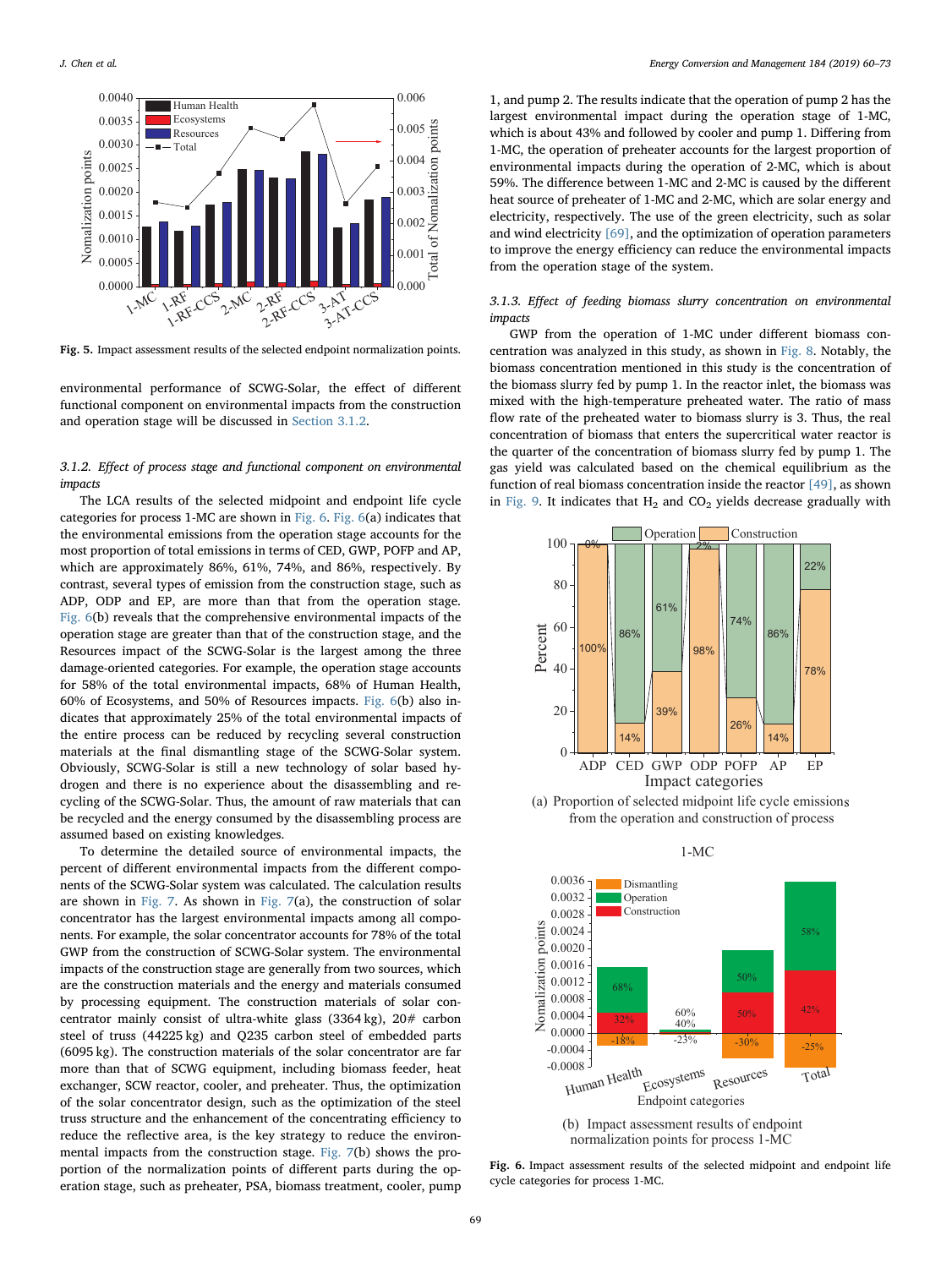<span id="page-10-0"></span>



Fig. 7. Proportion of the selected midpoint and endpoint life cycle categories of different equipment of processes 1-MC and 2-MC. (a) Proportion of selected midpoint life cycle emissions from different equipment of process 1-MC (b) Proportion of endpoint normalization points of different equipment of processes 1-MC and 2-MC.

<span id="page-10-1"></span>

Fig. 8. GWP from the operation of 1-MC with different feeding biomass slurry concentrations.

<span id="page-10-2"></span>

Fig. 9. Gas yields with different feeding biomass slurry concentrations.

increasing feedstock concentration, while the  $CH<sub>4</sub>$  yield increase. The variation trend of gas yields with the biomass concentration is similar with the previous works [\[26,55\]](#page-12-31). [Fig. 8](#page-10-1) reveals that the energy consumption per FU obviously decreases with the increase in biomass slurry concentration. At the same time, the GWP from the operation of 1-MC decreases from 8.23 kg  $CO_2$ -eq/kg H<sub>2</sub> to 3.45 kg  $CO_2$ -eq/kg H<sub>2</sub>, and the total GWP sharply decreases from 10.5  $CO_2$ -eq/kg H<sub>2</sub> to 4.32  $CO<sub>2</sub>$ -eq/kg H<sub>2</sub> with the increase in biomass slurry concentration from 10 wt% to 30 wt%. Then, GWP changes little with the increase in concentration of biomass feedstock (wood sawdust). Thus, the biomass slurry concentration should be as high as 30 wt% in terms of environment protection. Moreover, it is well known that the dry-content of biomass feedstock should be high enough to ensure that the energy content of the feedstock is higher than the energy loss of the processing plant. For example, the required heat to reach 600 °C may exceed the energy content of biomass at a water content higher than 80% (g/g) [\[23\]](#page-12-10). However, the continuous feeding of biomass slurry with high content is a big problem. For example, the highest dry-matter content for which conventional high-pressure pumps can pump is usually up to 20 wt% [\[70,71\]](#page-13-14). In addition, the complete gasification of high-content biomass still faces great challenges. Although the biomass slurry feedstock concentration is difficult to increase due to the technical limitations, the biomass slurry feedstock concentration should exceed 20 wt %, even 30 wt% to meet the requirements of energy balance and environmentally friendly goal.

# 3.2. Comparison of environmental performance with other technologies

To compare the environmental performance of different hydrogen production technologies, GWP was selected as the typical indicator of environmental impacts. [Table 5](#page-11-0) shows the comparation results of GWP among different technologies, such as biomass conversion, natural gas and coal conversion, water electrolysis, representative solar based hydrogen production technology and SCWG-Solar. Notably, GWP of this study in [Table 5](#page-11-0) is obtained from the operation stage of the SCWG-Solar system. It can be seen that GWP of the traditional hydrogen production method by biomass gasification combined with steam reforming is the largest among the technologies of hydrogen production from biomass, which is approximately 18.97 kg  $CO_2$ -eq/kg H<sub>2</sub> [\[72\]](#page-13-15). The GWP of biomass gasification coupled with combined cycle power generation-water electrolysis is approximately 4.11 kg  $CO_2$ -eq/kg H<sub>2</sub>. These results show that the combined cycle power generation is a potential technology to reduce the environmental impact of the system, and the SCWG-Solar coupled with the combined cycle power generation technology will be investigated in future.

Generally, the GWP of hydrogen production from fossil fuels is extremely large. For example, the GWP of the steam reforming of natural gas, which is the main source of hydrogen in the energy market, is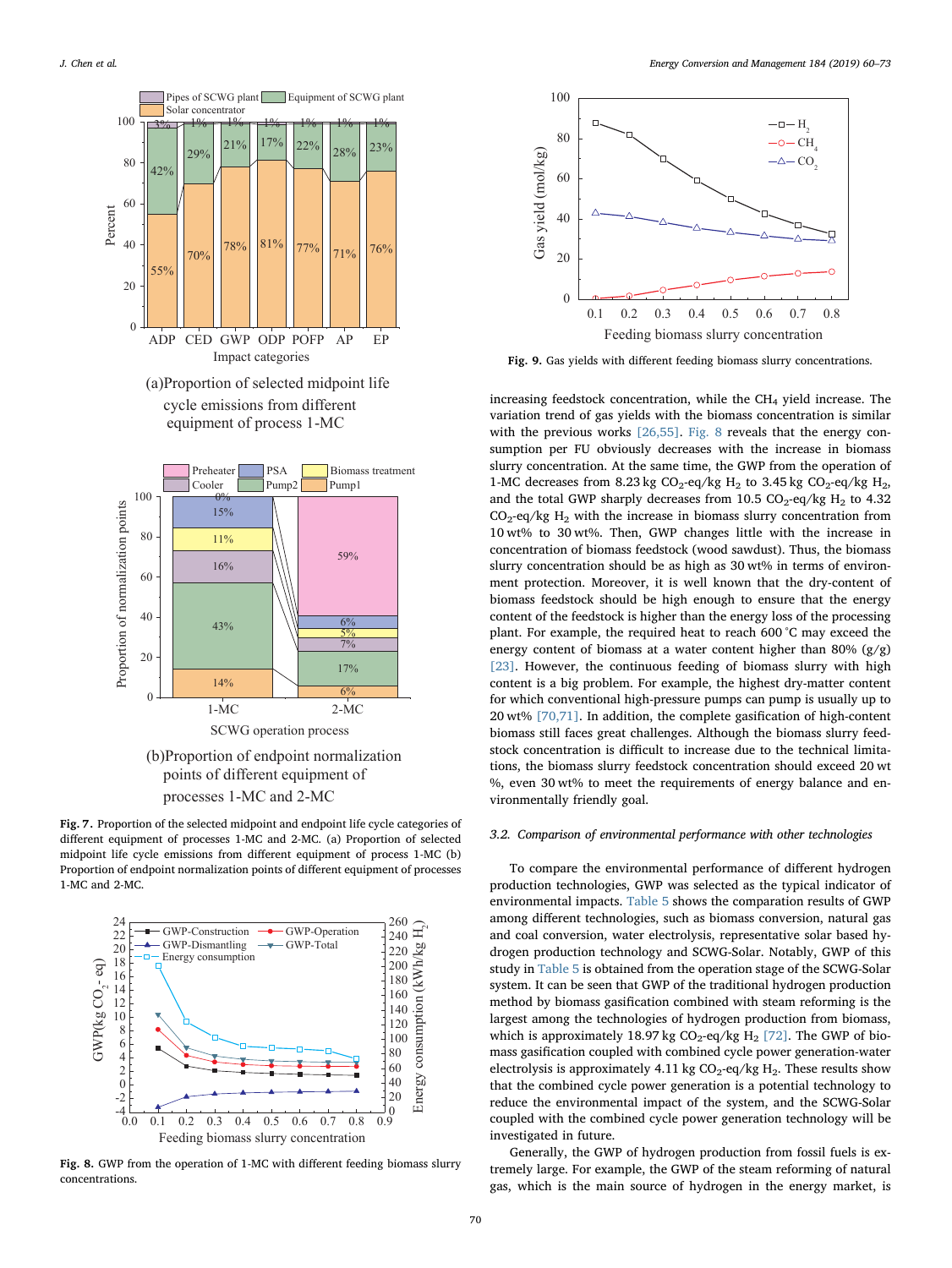#### <span id="page-11-0"></span>Table 5

Comparison of GWP with other studies.

| Hydrogen production technology                                                    | $GWP/kg CO_2$ -eq·kg <sup>-1</sup> H <sub>2</sub> | Hydrogen production technology                                       | GWP/kg $CO_2$ -eq·kg <sup>-1</sup> H <sub>2</sub> |  |
|-----------------------------------------------------------------------------------|---------------------------------------------------|----------------------------------------------------------------------|---------------------------------------------------|--|
| Hydrogen production from biomass                                                  |                                                   | Hydrogen production by nuclear based water-splitting                 |                                                   |  |
| Biomass gasification-catalytic steam reforming [72]                               | 18.97                                             | Nuclear based Cu-Cl water-splitting cycle [77]                       | 15.8-0.56                                         |  |
| Biomass gasification- Combined Cycle Power Generation -water<br>electrolysis [72] | 4.11                                              | Nuclear based S-I water-splitting cycle [78,79]                      | $2.5 - 0.41$                                      |  |
| Steam reforming of biomass [80]                                                   | 6.26                                              | Nuclear based ISPRA Mark 9 water-splitting cycle<br>[81]             | 2.5                                               |  |
| Hydrogen production from fossil fuels                                             |                                                   | Solar based hydrogen production [42]                                 |                                                   |  |
| Steam reforming of natural gas [17]                                               | 10.67                                             | Water photosplitting with CdZnS                                      | 0.55                                              |  |
| Steam reforming of natural gas with CCS [82]                                      | 3.51                                              | Water photosplitting with CdS-ZnS-ZnO                                | 0.62                                              |  |
| Underground coal gasification [73]                                                | 18                                                | Two-step thermochemical cycles with ZnO                              | 4.74                                              |  |
| Underground coal gasification with CCS [69]                                       | 0.91                                              | Two-step thermochemical cycles with NiFe <sub>2</sub> O <sub>4</sub> | 4.67                                              |  |
| Water electrolysis                                                                |                                                   | This work                                                            |                                                   |  |
| Photovoltaic generation- water electrolysis [17]                                  | 5.85                                              | $1-MC$                                                               | 4.41                                              |  |
| Wind power generation- water electrolysis [17]                                    | 1.35                                              | $1-RF$                                                               | 4.15                                              |  |
| Nuclear energy-high temperature water electrolysis [74]                           | 1.98                                              | 1-RF-CCS                                                             | $-3.53$                                           |  |
| Electricity grid- water electrolysis [42]                                         | 25.93                                             |                                                                      |                                                   |  |

approximately 10.67 kg  $CO<sub>2</sub>$  eq/kg H<sub>2</sub> [\[17\]](#page-12-6). And GWP of underground coal gasification is approximately 18 kg CO<sub>2</sub>-eq/kg H<sub>2</sub>, which decreases to 0.91 kg  $CO_2$ -eq/kg H<sub>2</sub> when CCS is used [\[73\]](#page-13-16). For hydrogen production by water electrolysis, the traditional water electrolysis by grid electricity is large, which is about 25.93 kgCO<sub>2</sub>-eq/kg H<sub>2</sub> [\[38\]](#page-12-21). When the green electricity was applied to the water electrolysis instead of grid electricity, the GWP of water electrolysis sharply decreases (e.g., 1.35 kg  $CO_2$ -eq/kg  $H_2$  for wind electricity-water electrolysis [\[17\],](#page-12-6) and 1.98 kg  $CO_2$ -eq/kg  $H_2$  for nuclear energy-high temperature water electrolysis [\[74\]](#page-13-17)).

Thermochemical water splitting has recently been considered as a promising hydrogen production route [\[75\].](#page-13-18) The following cycles have been identified as of possible commercial significance: sulphur–iodine (S–I), copper–chlorine (Cu–Cl),  $ZnO/Zn$  and  $Fe<sub>3</sub>O<sub>4</sub>/FeO$  redox reactions [\[76\]](#page-13-19). Thermochemical water splitting based on renewable and nuclear resources has been considered as a promising alternative for  $H_2$  production [\[77\]](#page-13-20). If electrical energy output of the nuclear plant is used for all processes in nuclear-based hydrogen production, then the GWP of nuclear based Cu–Cl water splitting cycle decreases from an initial value of 15.8 kg to 0.56 kg  $CO_2$ -eq/kg  $H_2$  [\[77\]](#page-13-20) and the GWP of the nuclear based S-I water-splitting cycle decreases from 2.5 kg to 0.41 kg  $CO_2$ -eq/kg H<sub>2</sub> [\[78,79\].](#page-13-21) The GWPs of solar based two-step thermochemical water splitting by ZnO and NiFe<sub>2</sub>O<sub>4</sub> are approximately 4.74 kg  $CO_2$ -eq/kg H<sub>2</sub> and 4.67 kg  $CO_2$ -eq/kg H<sub>2</sub>, respectively [\[42\],](#page-12-23) respectively. In addition, the GWP of photocatalytic water splitting is extremely small. However, thus far, the efficiency of hydrogen production of photocatalytic water splitting remains low. In this work, the GWP of 1-MC is 4.41 kg  $CO_2$ -eq/kg H<sub>2</sub> and reaches 4.15 kg  $CO_2$ -eq/kg H<sub>2</sub> when steam reforming is combined with 1-MC. Furthermore, GWP becomes negative when 1-RF is coupled with CCS, which is approximately −3.35 kg CO2-eq/kg H2. Thus, GWPs of 1-MC and 1-RF are comparative with biomass gasification-combined cycle power generation-water electrolysis and solar thermochemical hydrogen production by two-step water splitting. Although the GWP of 1-MC is more than that of thermochemical water-splitting cycle which is entirely driven by nuclear energy, the GWP of the SCWG-Solar can be expected to be close to that of the nuclear based water-splitting cycle if green electricity is used by the SCWG-Solar system instead of thermal electricity. The preceding comparison results reveal that SCWG-Solar is an environmentally friendly and sustainable technology of hydrogen production, which has a great prospect for large-scale application. Meanwhile, a large environmental potential exists in the optimization of the technical parameters and the system design for the existing pilot plant of SCWG-Solar system.

#### 3.3. Future work in terms of challenges and chances

The SCWG-Solar system is extended from laboratory to pilot scale. However, several challenges must still be overcome, as detailed as follows.

(1) The development of the pilot-scale SCWG-Solar system is the first step. However, detailed experimental results with the pilot plant, including the effects of operation parameters on biomass gasification, reaction kinetics of SCWG in the pilot-scale system, and thermal characteristic of solar receiver applied for SCWG-Solar, are not reported.

(2) The pilot system can be optimized based on LCA. For example, CCS can be used to reduce the greenhouse gas emissions of the system. The appropriate use of by-product methane can be beneficial to the environmental performance of SCWG-Solar, such as steam reforming of methane or methane as the supplementary heat source of the system. Moreover, the combination of cycle power generation with SCWG is a good method to enhance the energy efficiency and environmental performance of the SCWG-Solar. The aforementioned inference should be confirmed based on the research of LCA and energy analysis in the future.

(3) Operation parameters, such as the biomass concentration of feeding biomass slurry should be optimized for SCWG-Solar. In this study, the results show that 30 wt% is the reasonable biomass concentration. However, the feeding and complete gasification of biomass slurry with high content experience considerable challenges, which may determine the future of SCWG-Solar technology.

#### 4. Conclusion

A novel pilot plant of SCWG-Solar system with 1 t/h throughput of biomass and water was successfully constructed and operated in SKLMF. On the basis of the pilot-scale SCWG-Solar system, LCA was conducted using SimaPro V8.2.3 software to evaluate the environmental performance and identify the environmental burdens of SCWG-Solar. Sensitivity analysis of LCA was conducted, and the effects of functional component and biomass slurry concentration on the environmental impact were analyzed to obtain the optimization method of the system. The results showed that the environmental impact of the system operation contributes 58% of the total environmental impact for process 1-MC. The construction of the solar concentrator accounts for the most of the environmental emissions during the construction of the system (i.e., 78% of the total GWP). The environmental impact increases by 90% when the preheater is heated by thermal electricity instead of solar energy. Moreover, the combination of methane steam reforming with SCWG-Solar could reduce the total environmental impact by 6.3%. CCS is valuable in reducing the GWP but increased the total environmental impact. The GWP decreases with the increase of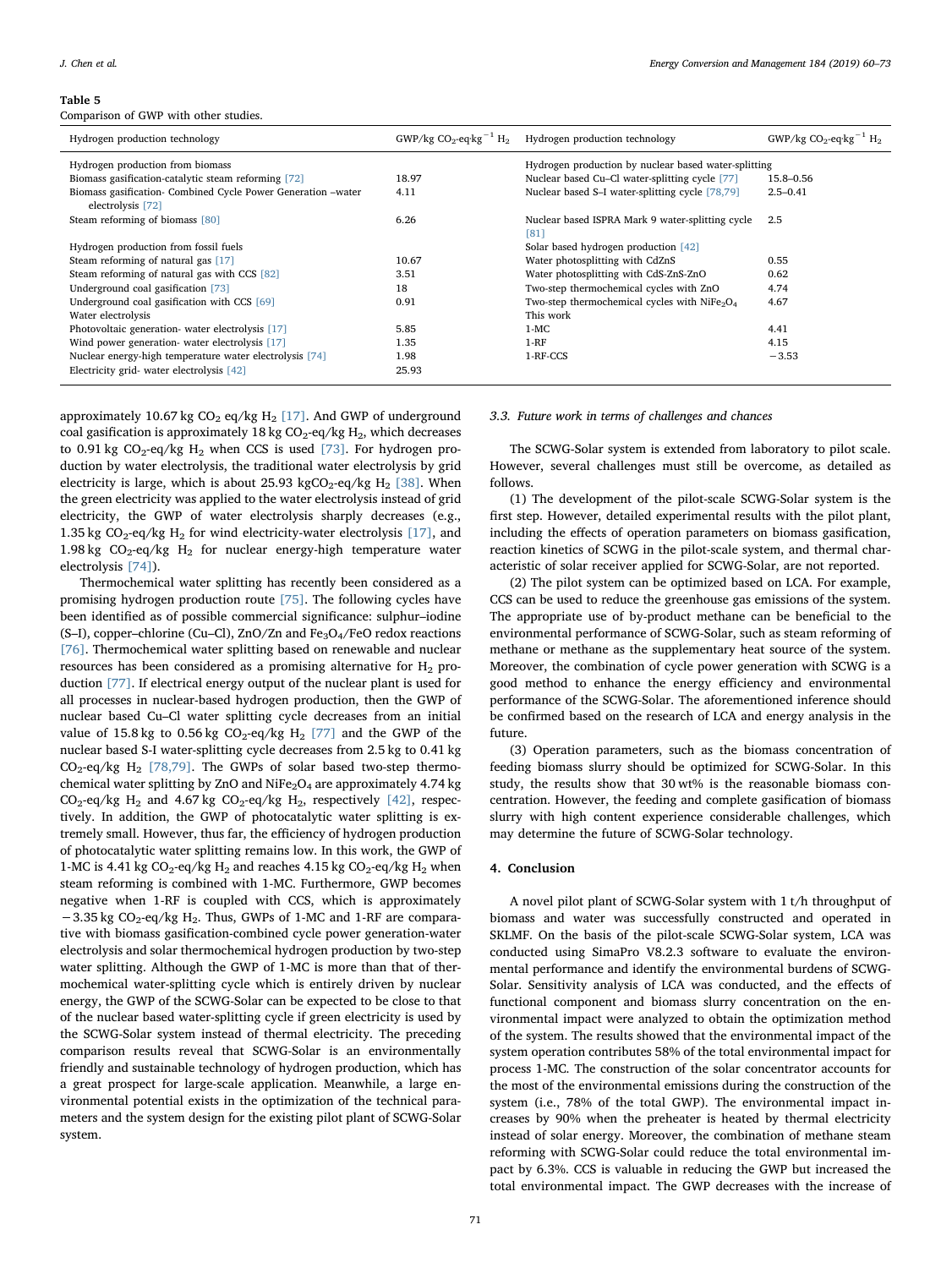feeding biomass slurry concentration and a 30 wt% concentration is reasonable to bring GWP close to a minimum. The GWP for the operation of 1-MC process, which is 4.41 kg  $CO<sub>2</sub>/kg H<sub>2</sub>$ , is comparative with the solar thermochemical hydrogen production by two-step water splitting. The LCA results confirm that SCWG-Solar is an environmentally friendly solar based hydrogen technology. Nonetheless, its environmental performance could be further optimized through the process optimization suggested in this study.

# Conflict of interests

The authors declare that they have no conflict of interests regarding the publication of this paper.

# Acknowledgements

This work was financially supported by the National Natural Science Foundation of China (Contract NO. 51508176 and 71573082), Fundamental Research Funds for the Central Universities, Key Projects of Hunan Province Science and Technology Plan (NO. 2018SK2019); Hunan province innovation platform open fund (NO. 14 K055), Fund project [2017JJ2134] supported by Natural Science Foundation Project of Hunan Province and Open Foundation of State Key Laboratory of Multiphase Flow in Power Engineering of China.

#### References

- <span id="page-12-0"></span>[1] [Nicoletti G, Arcuri N, Nicoletti G, Bruno R. A technical and environmental com](http://refhub.elsevier.com/S0196-8904(19)30087-1/h0005)[parison between hydrogen and some fossil fuels. Energy Convers Manage](http://refhub.elsevier.com/S0196-8904(19)30087-1/h0005) [2015;89:205](http://refhub.elsevier.com/S0196-8904(19)30087-1/h0005)–13.
- [2] [Lin B, Ouyang X. A revisit of fossil-fuel subsidies in China: challenges and oppor](http://refhub.elsevier.com/S0196-8904(19)30087-1/h0010)[tunities for energy price reform. Energy Convers Manage 2014;82:124](http://refhub.elsevier.com/S0196-8904(19)30087-1/h0010)–34.
- <span id="page-12-1"></span>[3] [E J, Zhao X, Xie L, Zhang B, Chen J, Zuo Q, et al. Performance enhancement of](http://refhub.elsevier.com/S0196-8904(19)30087-1/h0015) [microwave assisted regeneration in a wall-](http://refhub.elsevier.com/S0196-8904(19)30087-1/h0015)flow diesel particulate filter based on fi[eld synergy theory. Energy. 2019;169:719](http://refhub.elsevier.com/S0196-8904(19)30087-1/h0015)–29.
- [4] [Zhang B, E J, Gong J, Yuan W, Zhao X, Hu W. In](http://refhub.elsevier.com/S0196-8904(19)30087-1/h0020)fluence of structural and operating [factors on performance degradation of the diesel particulate](http://refhub.elsevier.com/S0196-8904(19)30087-1/h0020) filter based on com[posite regeneration. Appl Therm Eng 2017;121:838](http://refhub.elsevier.com/S0196-8904(19)30087-1/h0020)–52.
- [5] [Deng Y, Zheng W, E J, Zhang B, Zhao X, Zuo Q, Zhang Z, Han D. In](http://refhub.elsevier.com/S0196-8904(19)30087-1/h0025)fluence of [geometric characteristics of a diesel particulate](http://refhub.elsevier.com/S0196-8904(19)30087-1/h0025) filter on its behavior in equilibrium [state. Appl Therm Eng 2017;123:61](http://refhub.elsevier.com/S0196-8904(19)30087-1/h0025)–73.
- [6] [Deng Y, Cui J, E J, Zhang B, Zhao X, Zhang Z, Han D. Investigations on the tem](http://refhub.elsevier.com/S0196-8904(19)30087-1/h0030)[perature distribution of the diesel particulate](http://refhub.elsevier.com/S0196-8904(19)30087-1/h0030) filter in the thermal regeneration process and its fi[eld synergy analysis. Appl Therm Eng 2017;123:92](http://refhub.elsevier.com/S0196-8904(19)30087-1/h0030)–102.
- <span id="page-12-2"></span>[7] [Zhang Z, E J, Chen J, Zhu H, Zhao X, Han D, Zuo W, Peng Q, Gong J, Yin Z. E](http://refhub.elsevier.com/S0196-8904(19)30087-1/h0035)ffects of diff[erent water additive rate on spray, combustion and emission characteristics of a](http://refhub.elsevier.com/S0196-8904(19)30087-1/h0035) [medium speed diesel engine fueled with biodiesel fuel. Fuel 2019;239:245](http://refhub.elsevier.com/S0196-8904(19)30087-1/h0035)–62.
- [8] [E J, Zhang Z, Chen J, Pham MH, Zhao X, Peng Q, Zuo W, Yin Z. Performance and](http://refhub.elsevier.com/S0196-8904(19)30087-1/h0040) [emission evaluation of a marine diesel engine fueled by water biodiesel-diesel](http://refhub.elsevier.com/S0196-8904(19)30087-1/h0040) [emulsion blends with a fuel additive of a cerium oxide nanoparticle. Energy Convers](http://refhub.elsevier.com/S0196-8904(19)30087-1/h0040) [Manage 2018;169:194](http://refhub.elsevier.com/S0196-8904(19)30087-1/h0040)–205.
- [9] [Chen J, Fan Y, E J, Cao W, Zhang F, Gong J, Liu G, Xu W. E](http://refhub.elsevier.com/S0196-8904(19)30087-1/h0045)ffects analysis on the [reaction kinetic characteristics of the food waste gasi](http://refhub.elsevier.com/S0196-8904(19)30087-1/h0045)fication by supercritical water. [Fuel 2019;241:94](http://refhub.elsevier.com/S0196-8904(19)30087-1/h0045)–104.
- <span id="page-12-3"></span>[10] [Guo LJ, Lu YJ, Zhang XM, Ji CM, Guan Y, Pei AX. Hydrogen production by biomass](http://refhub.elsevier.com/S0196-8904(19)30087-1/h0050) gasifi[cation in supercritical water: a systematic experimental and analytical study.](http://refhub.elsevier.com/S0196-8904(19)30087-1/h0050) [Catal Today 2007;129:275](http://refhub.elsevier.com/S0196-8904(19)30087-1/h0050)–86.
- [11] [Li Y, Liu G, Rao Z, Liao S. Field synergy principle analysis for reducing natural](http://refhub.elsevier.com/S0196-8904(19)30087-1/h0055) [convection heat loss of a solar cavity receiver. Renewable Energy 2015;75:257](http://refhub.elsevier.com/S0196-8904(19)30087-1/h0055)–65.
- <span id="page-12-4"></span>[12] E [J, Peng Q, Liu X, Zuo W, Zhao X, Liu H. Numerical investigation on hydrogen/air](http://refhub.elsevier.com/S0196-8904(19)30087-1/h0060) [non-premixed combustion in a three-dimensional micro combustor. Energy Conv](http://refhub.elsevier.com/S0196-8904(19)30087-1/h0060) [Manag. 2016;124:427](http://refhub.elsevier.com/S0196-8904(19)30087-1/h0060)–38.
- [13] [Zuo W, E J, Lin RM, Jin Y, Han DD. Numerical investigations on di](http://refhub.elsevier.com/S0196-8904(19)30087-1/h0065)fferent config[urations of a four-channel meso-scale planar combustor fueled by hydrogen/air](http://refhub.elsevier.com/S0196-8904(19)30087-1/h0065) [mixture. Energy Conv Manag. 2018;160:1](http://refhub.elsevier.com/S0196-8904(19)30087-1/h0065)–13.
- [14] [Peng Q, E J, Chen J, Zuo W, Zhao X, Zhang Z. Investigation on the e](http://refhub.elsevier.com/S0196-8904(19)30087-1/h0070)ffects of wall [thickness and porous media on the thermal performance of a non-premixed hy](http://refhub.elsevier.com/S0196-8904(19)30087-1/h0070)[drogen fueled cylindrical micro combustor. Energy Conv Manag. 2018;155:276](http://refhub.elsevier.com/S0196-8904(19)30087-1/h0070)–86.
- <span id="page-12-5"></span>[15] [Simbollotti GIEA. Energy technology essentials-hydrogen production and distribu](http://refhub.elsevier.com/S0196-8904(19)30087-1/h0075)[tion. Int. Energy. 2017:544.](http://refhub.elsevier.com/S0196-8904(19)30087-1/h0075)
- [16] [Zhou D, Tay KL, Tu Y, Li J, Yang W, Zhao D. A numerical investigation on the](http://refhub.elsevier.com/S0196-8904(19)30087-1/h0080) [injection timing of boot injection rate-shapes in a kerosene-diesel engine with a](http://refhub.elsevier.com/S0196-8904(19)30087-1/h0080) [clustered dynamic adaptive chemistry method. Appl Energy 2018;220:117](http://refhub.elsevier.com/S0196-8904(19)30087-1/h0080)–26.
- <span id="page-12-6"></span>[17] [Koroneos C, Dompros A, Roumbas G, Moussiopoulos N. Life cycle assessment of](http://refhub.elsevier.com/S0196-8904(19)30087-1/h0085) [hydrogen fuel production processes. Int J Hydrogen Energy 2004;29:1443](http://refhub.elsevier.com/S0196-8904(19)30087-1/h0085)–50. [18] [Al-Nimr MA, Al-Darawsheh IA, Al-Khalayleh LA. A novel hybrid cavity solar](http://refhub.elsevier.com/S0196-8904(19)30087-1/h0090)
- <span id="page-12-7"></span>[thermal collector. Renewable Energy 2018;115:299](http://refhub.elsevier.com/S0196-8904(19)30087-1/h0090)–307.
- [19] [Liu GL, E J, Liu T, Zuo W, Zhang QL. E](http://refhub.elsevier.com/S0196-8904(19)30087-1/h0095)ffects of different poses and wind speeds on flow fi[eld of dish solar concentrator based on virtual wind tunnel experiment with](http://refhub.elsevier.com/S0196-8904(19)30087-1/h0095) [constant wind. J Cent South Univ 2018;25:1948](http://refhub.elsevier.com/S0196-8904(19)30087-1/h0095)–57.
- <span id="page-12-8"></span>[20] [Fletcher EA. Solarthermal processing: a review. J Sol Energ-T Asme.](http://refhub.elsevier.com/S0196-8904(19)30087-1/h0100) [2001;123:63](http://refhub.elsevier.com/S0196-8904(19)30087-1/h0100)–74.
- [21] [Aldo S. Solar thermochemical production of hydrogen](http://refhub.elsevier.com/S0196-8904(19)30087-1/h0105)—a review. Sol Energy [2005;78:603](http://refhub.elsevier.com/S0196-8904(19)30087-1/h0105)–15.
- <span id="page-12-9"></span>[22] [Li Y, Liu G, Liu X, Liao S. Thermodynamic multi-objective optimization of a solar](http://refhub.elsevier.com/S0196-8904(19)30087-1/h0110)[dish Brayton system based on maximum power output, thermal e](http://refhub.elsevier.com/S0196-8904(19)30087-1/h0110)fficiency and [ecological performance. Renewable Energy 2016;95:465](http://refhub.elsevier.com/S0196-8904(19)30087-1/h0110)–73.
- <span id="page-12-13"></span><span id="page-12-10"></span>[23] Kruse A. Hydrothermal biomass gasifi[cation. J Supercritical Fluids 2009;47:391](http://refhub.elsevier.com/S0196-8904(19)30087-1/h0115)–9. [24] [van Rossum G, Potic B, Kersten SRA, van Swaaij WPM. Catalytic gasi](http://refhub.elsevier.com/S0196-8904(19)30087-1/h0120)fication of dry
- <span id="page-12-11"></span>[and wet biomass. Catal Today 2009;145:10](http://refhub.elsevier.com/S0196-8904(19)30087-1/h0120)–8. [25] Norouzi [O, Safari F, Jafarian S, Tavasoli A, Karimi A. Hydrothermal gasi](http://refhub.elsevier.com/S0196-8904(19)30087-1/h0125)fication
- [performance of Enteromorpha intestinalis as an algal biomass for hydrogen-rich gas](http://refhub.elsevier.com/S0196-8904(19)30087-1/h0125) production using Ru promoted Fe–Ni/γ[-Al2O3 nanocatalysts. Energy Convers](http://refhub.elsevier.com/S0196-8904(19)30087-1/h0125) .<br>Manage 2017:141:63-71.
- <span id="page-12-31"></span>[26] [Safari F, Javani N, Yumurtaci Z. Hydrogen production via supercritical water ga](http://refhub.elsevier.com/S0196-8904(19)30087-1/h0130)sifi[cation of almond shell over algal and agricultural hydrochars as catalysts. Int J](http://refhub.elsevier.com/S0196-8904(19)30087-1/h0130) [Hydrogen Energy 2018;43:1071](http://refhub.elsevier.com/S0196-8904(19)30087-1/h0130)–80.
- <span id="page-12-12"></span>[27] [Modell M. Processing methods for the oxidation of organics in supercritical water.](http://refhub.elsevier.com/S0196-8904(19)30087-1/h0135) [US Patent 1982;4\(338\):199.](http://refhub.elsevier.com/S0196-8904(19)30087-1/h0135)
- [28] Modell M, Reid R, Amin S. Gasifi[cation process. US Patent 1978;4\(113\):446.](http://refhub.elsevier.com/S0196-8904(19)30087-1/h0140)
- <span id="page-12-14"></span>[29] [Kruse A. Supercritical water gasi](http://refhub.elsevier.com/S0196-8904(19)30087-1/h0145)fication. Biofuels, Bioprod Biorefin 2008;2:415–37. [30] Boukis N, Galla U, Müller H, Dinjus E. Biomass gasification in supercritical water. Experimental progress achieved with the VERENA pilot plant. In: 15th European Biomass Conference & Exhibition. Berlin 2007. p. 1013–6.
- <span id="page-12-15"></span>[31] [Elliott DC, Neuenschwander GG, Phelps MR, Hart TR, Zacher AH, Silva LJ.](http://refhub.elsevier.com/S0196-8904(19)30087-1/h0155) [Chemical Processing in High-Pressure Aqueous Environments. 6. Demonstration of](http://refhub.elsevier.com/S0196-8904(19)30087-1/h0155) Catalytic Gasifi[cation for Chemical Manufacturing Wastewater Cleanup in](http://refhub.elsevier.com/S0196-8904(19)30087-1/h0155) [Industrial Plants. Ind Eng Chem Res 1999;38:879](http://refhub.elsevier.com/S0196-8904(19)30087-1/h0155)–83.
- <span id="page-12-16"></span>[32] Hong GT, Spritzer MH. Supercritical water partial oxidation. Proceedings of the 2002 U. S. DOE Hydrogen Program Review. p. NREL/CP-610-32405.
- <span id="page-12-17"></span>[33] Potic B, Kersten SRA, Prins W, Assink D, van de Beld L, van Swaaij WPM. Gasification of biomass in supercritical water: results of micro and pilot scale experiments. In: The 2nd World Conference and Technology Exhibition on Biomass for Energy, Industry and Climate Protection. Rome 2004. p. 742–5.
- <span id="page-12-18"></span>[34] [Nakamura A, Kiyonaga E, Yamamura Y, Shimizu Y, Minowa T, Noda Y, et al.](http://refhub.elsevier.com/S0196-8904(19)30087-1/h0170) Gasifi[cation of catalyst-suspended chicken manure in supercritical water. J Chem](http://refhub.elsevier.com/S0196-8904(19)30087-1/h0170) [Eng JPN 2008;41:433](http://refhub.elsevier.com/S0196-8904(19)30087-1/h0170)–40.
- [35] [Nakamura A, Kiyonaga E, Yamamura Y, Shimizu Y, Minowa T, Noda Y, et al.](http://refhub.elsevier.com/S0196-8904(19)30087-1/h0175) [Detailed analysis of heat and mass balance for supercritical water gasi](http://refhub.elsevier.com/S0196-8904(19)30087-1/h0175)fication. J [Chem Eng JPN 2008;41:817](http://refhub.elsevier.com/S0196-8904(19)30087-1/h0175)–28.
- <span id="page-12-19"></span>[36] [Yakaboylu O, Albrecht I, Harinck J, Smit KG, Tsalidis G-A, Di Marcello M, et al.](http://refhub.elsevier.com/S0196-8904(19)30087-1/h0180) [Supercritical water gasi](http://refhub.elsevier.com/S0196-8904(19)30087-1/h0180)fication of biomass in fluidized bed: first results and ex[periences obtained from TU Delft/Gensos semi-pilot scale setup. Biomass Bioenergy](http://refhub.elsevier.com/S0196-8904(19)30087-1/h0180) [2018;111:330](http://refhub.elsevier.com/S0196-8904(19)30087-1/h0180)–42.
- <span id="page-12-20"></span>[37] Lu [YJ, Jin H, Guo LJ, Zhang XM, Cao CQ, Guo X. Hydrogen production by biomass](http://refhub.elsevier.com/S0196-8904(19)30087-1/h0185) gasification in supercritical water with a fl[uidized bed reactor. Int J Hydrogen](http://refhub.elsevier.com/S0196-8904(19)30087-1/h0185) [Energy 2008;33:6066](http://refhub.elsevier.com/S0196-8904(19)30087-1/h0185)–75.
- <span id="page-12-21"></span>[38] [Lu Y, Zhao L, Guo L. Technical and economic evaluation of solar hydrogen pro](http://refhub.elsevier.com/S0196-8904(19)30087-1/h0190)duction by supercritical water gasifi[cation of biomass in China. Int J Hydrogen](http://refhub.elsevier.com/S0196-8904(19)30087-1/h0190) [Energy 2011;36:14349](http://refhub.elsevier.com/S0196-8904(19)30087-1/h0190)–59.
- [39] [Chen J, Lu Y, Guo L, Zhang X, Xiao P. Hydrogen production by biomass gasi](http://refhub.elsevier.com/S0196-8904(19)30087-1/h0195)fication [in supercritical water using concentrated solar energy: system development and](http://refhub.elsevier.com/S0196-8904(19)30087-1/h0195) [proof of concept. Int J Hydrogen Energy 2010;35:7134](http://refhub.elsevier.com/S0196-8904(19)30087-1/h0195)–41.
- <span id="page-12-22"></span>[40] [Guo L, Jin H. Boiling coal in water: Hydrogen production and power generation](http://refhub.elsevier.com/S0196-8904(19)30087-1/h0200) [system with zero net CO2 emission based on coal and supercritical water gasi](http://refhub.elsevier.com/S0196-8904(19)30087-1/h0200)fi[cation. Int J Hydrogen Energy 2013;38:12953](http://refhub.elsevier.com/S0196-8904(19)30087-1/h0200)–67.
- [41] [Guo L, Jin H, Lu Y. Supercritical water gasi](http://refhub.elsevier.com/S0196-8904(19)30087-1/h0205)fication research and development in [China. J. Supercrit Fluids 2015;96:144](http://refhub.elsevier.com/S0196-8904(19)30087-1/h0205)–50.
- <span id="page-12-23"></span>[42] [Dufour J, Serrano DP, Gálvez JL, González A, Soria E, Fierro JLG. Life cycle as](http://refhub.elsevier.com/S0196-8904(19)30087-1/h0210)[sessment of alternatives for hydrogen production from renewable and fossil sources.](http://refhub.elsevier.com/S0196-8904(19)30087-1/h0210) [Int J Hydrogen Energy 2012;37:1173](http://refhub.elsevier.com/S0196-8904(19)30087-1/h0210)–83.
- <span id="page-12-24"></span>[43] [Renó MLG, Olmo OAd, Palacio JCE, Lora EES, Venturini OJ. Sugarcane bior](http://refhub.elsevier.com/S0196-8904(19)30087-1/h0215)efi[neries: case studies applied to the Brazilian sugar](http://refhub.elsevier.com/S0196-8904(19)30087-1/h0215)–alcohol industry. Energy [Convers Manage 2014;86:981](http://refhub.elsevier.com/S0196-8904(19)30087-1/h0215)–91.
- [44] [McManus MC, Taylor CM. The changing nature of life cycle assessment. Biomass](http://refhub.elsevier.com/S0196-8904(19)30087-1/h0220) [Bioenergy 2015;82:13](http://refhub.elsevier.com/S0196-8904(19)30087-1/h0220)–26.
- <span id="page-12-25"></span>[45] [Moreno J, Dufour J. Life cycle assessment of hydrogen production from biomass](http://refhub.elsevier.com/S0196-8904(19)30087-1/h0225) gasification. Evaluation of diff[erent Spanish feedstocks. Int J Hydrogen Energy](http://refhub.elsevier.com/S0196-8904(19)30087-1/h0225) [2013;38:7616](http://refhub.elsevier.com/S0196-8904(19)30087-1/h0225)–22.
- <span id="page-12-26"></span>[46] [Galera S, Gutiérrez Ortiz FJ. Life cycle assessment of hydrogen and power pro](http://refhub.elsevier.com/S0196-8904(19)30087-1/h0230)[duction by supercritical water reforming of glycerol. Energy Convers Manage](http://refhub.elsevier.com/S0196-8904(19)30087-1/h0230) [2015;96:637](http://refhub.elsevier.com/S0196-8904(19)30087-1/h0230)–45.
- <span id="page-12-27"></span>[47] Smitkova M, Janíč[ek F, Riccardi J. Life cycle analysis of processes for hydrogen](http://refhub.elsevier.com/S0196-8904(19)30087-1/h0235) [production. Int J Hydrogen Energy 2011;36:7844](http://refhub.elsevier.com/S0196-8904(19)30087-1/h0235)–51.
- [48] [Cetinkaya E, Dincer I, Naterer GF. Life cycle assessment of various hydrogen pro](http://refhub.elsevier.com/S0196-8904(19)30087-1/h0240)[duction methods. Int J Hydrogen Energy 2012;37:2071](http://refhub.elsevier.com/S0196-8904(19)30087-1/h0240)–80.
- <span id="page-12-28"></span>[49] Lu [YJ, Guo LJ, Zhang XM, Yan QH. Thermodynamic modeling and analysis of](http://refhub.elsevier.com/S0196-8904(19)30087-1/h0245) biomass gasifi[cation for hydrogen production in supercritical water. Chem Eng J.](http://refhub.elsevier.com/S0196-8904(19)30087-1/h0245) [2007;131:233](http://refhub.elsevier.com/S0196-8904(19)30087-1/h0245)–44.
- <span id="page-12-29"></span>[50] [Reddy SN, Nanda S, Dalai AK, Kozinski JA. Supercritical water gasi](http://refhub.elsevier.com/S0196-8904(19)30087-1/h0250)fication of [biomass for hydrogen production. Int J Hydrogen Energy 2014;39:6912](http://refhub.elsevier.com/S0196-8904(19)30087-1/h0250)–26.
- <span id="page-12-30"></span>[51] [Susanti RF, Veriansyah B, Kim J-D, Kim J, Lee Y-W. Continuous supercritical water](http://refhub.elsevier.com/S0196-8904(19)30087-1/h0255) gasifi[cation of isooctane: a promising reactor design. Int J Hydrogen Energy](http://refhub.elsevier.com/S0196-8904(19)30087-1/h0255)